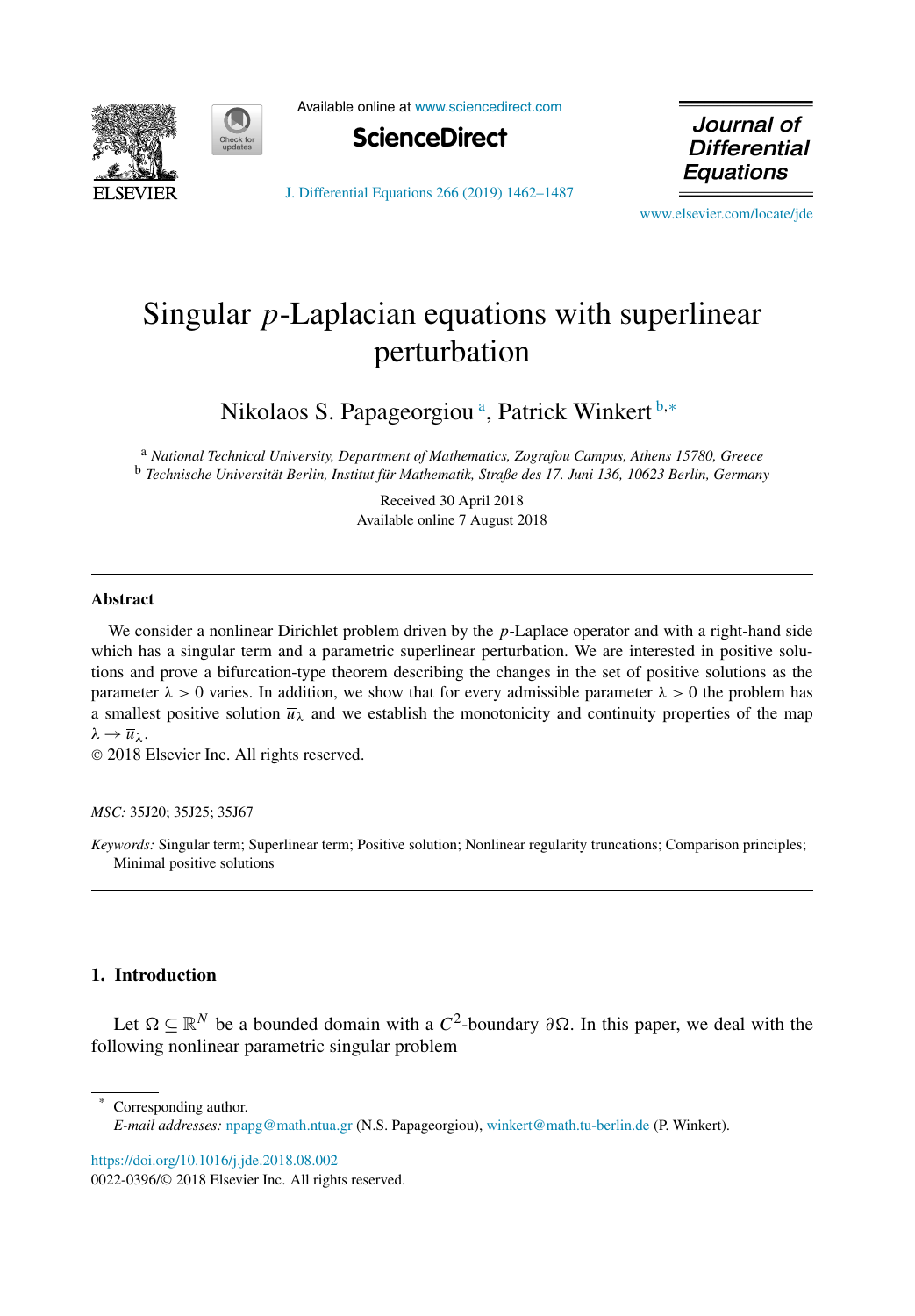$$
-\Delta_p u = u^{-\gamma} + \lambda f(x, u) \quad \text{in } \Omega,
$$
  
\n
$$
u > 0 \qquad \text{in } \Omega,
$$
  
\n
$$
u = 0 \qquad \text{on } \partial\Omega,
$$
  
\n(P<sub>\lambda</sub>)

<span id="page-1-0"></span>where  $1 < p < \infty$ ,  $0 < \gamma < 1$  and  $\Delta_p$  denotes the *p*-Laplace differential operator defined by

$$
\Delta_p u = \text{div}\left(|\nabla u|^{p-2} \nabla u\right) \quad \text{for all } u \in W_0^{1,p}(\Omega).
$$

In the right-hand side of (P<sub>λ</sub>),  $u^{-\gamma}$  is the singular term while  $\lambda f$  is the parametric term with  $\lambda > 0$  and a Carathéodory function  $f : \Omega \times \mathbb{R} \to \mathbb{R}$ , that is,  $x \to f(x, s)$  is measurable for all  $s \in \mathbb{R}$  and  $s \to f(x, s)$  is continuous for a.a.  $x \in \Omega$ . We assume that  $f(x, \cdot)$  exhibits  $(p-1)$ -superlinear growth near  $+\infty$  but without satisfying the usual Ambrosetti–Rabinowitz condition, AR-condition for short. We are interested in finding positive solutions and our goal is to determine how the set of positive solutions of  $(P_\lambda)$  changes as the parameter  $\lambda > 0$  varies. We are going to prove a bifurcation-type result which produces a critical parameter value  $\lambda^* > 0$ such that

- problem  $(P_{\lambda})$  has at least two positive solutions for all  $\lambda \in (0, \lambda^*)$ ;
- problem  $(P_{\lambda})$  has at least one positive solution for  $\lambda = \lambda^*$ ;
- problem  $(P_{\lambda})$  has no positive solutions for all  $\lambda > \lambda^*$ .

This result was motivated by the work of Papageorgiou–Smyrlis [\[15\]](#page-25-0) who proved such a theorem for problem ( $P_\lambda$ ) under the hypotheses that the perturbation term  $f(x, \cdot)$  is  $(p-1)$ -linear near  $0^+$ . This condition removes from consideration nonlinearities with a concave term near  $0^+$ . Our framework removes this restriction and incorporates perturbations which exhibit the competing effects of concave and convex terms. This changes the geometry of the problem. Moreover, our growth condition on  $f(x, \cdot)$  is more general than that in Papageorgiou–Smyrlis [\[15\]](#page-25-0).

Nonlinear singular Dirichlet problems were also investigated in the papers of Giacomoni– Schindler–Takáč [\[5\]](#page-25-0), Papageorgiou–Rădulescu–Repovš [\[14\]](#page-25-0) and Perera–Zhang [\[16\]](#page-25-0) for different settings and conditions.

#### **2. Preliminaries and hypotheses**

Let *X* be a Banach space and let  $X^*$  be its topological dual. We denote by  $\langle \cdot, \cdot \rangle$  the duality brackets to the pair  $(X^*, X)$ . Given  $\varphi \in C^1(X, \mathbb{R})$  we say that  $\varphi$  satisfies the Cerami condition, C-condition for short, if every sequence  $\{u_n\}_{n\geq 1} \subseteq X$  such that  $\{\varphi(u_n)\}_{n\geq 1} \subseteq \mathbb{R}$  is bounded and such that  $(1 + ||u_n||_X)\varphi'(u_n) \to 0$  in  $X^*$  as  $n \to \infty$ , admits a strongly convergent subsequence.

This is a compactness-type condition on the functional  $\varphi$  and leads to following minimax theorem known as the mountain pass theorem.

**Theorem 2.1.** Let  $\varphi \in C^1(X, \mathbb{R})$  *be a functional satisfying the C-condition and let*  $u_1, u_2 \in X$ ,  $||u_2 - u_1||_X > \rho > 0,$ 

$$
\max{\{\varphi(u_1), \varphi(u_2)\}} < \inf{\{\varphi(u) : \|u - u_1\|_X = \rho\}} =: \eta_\rho
$$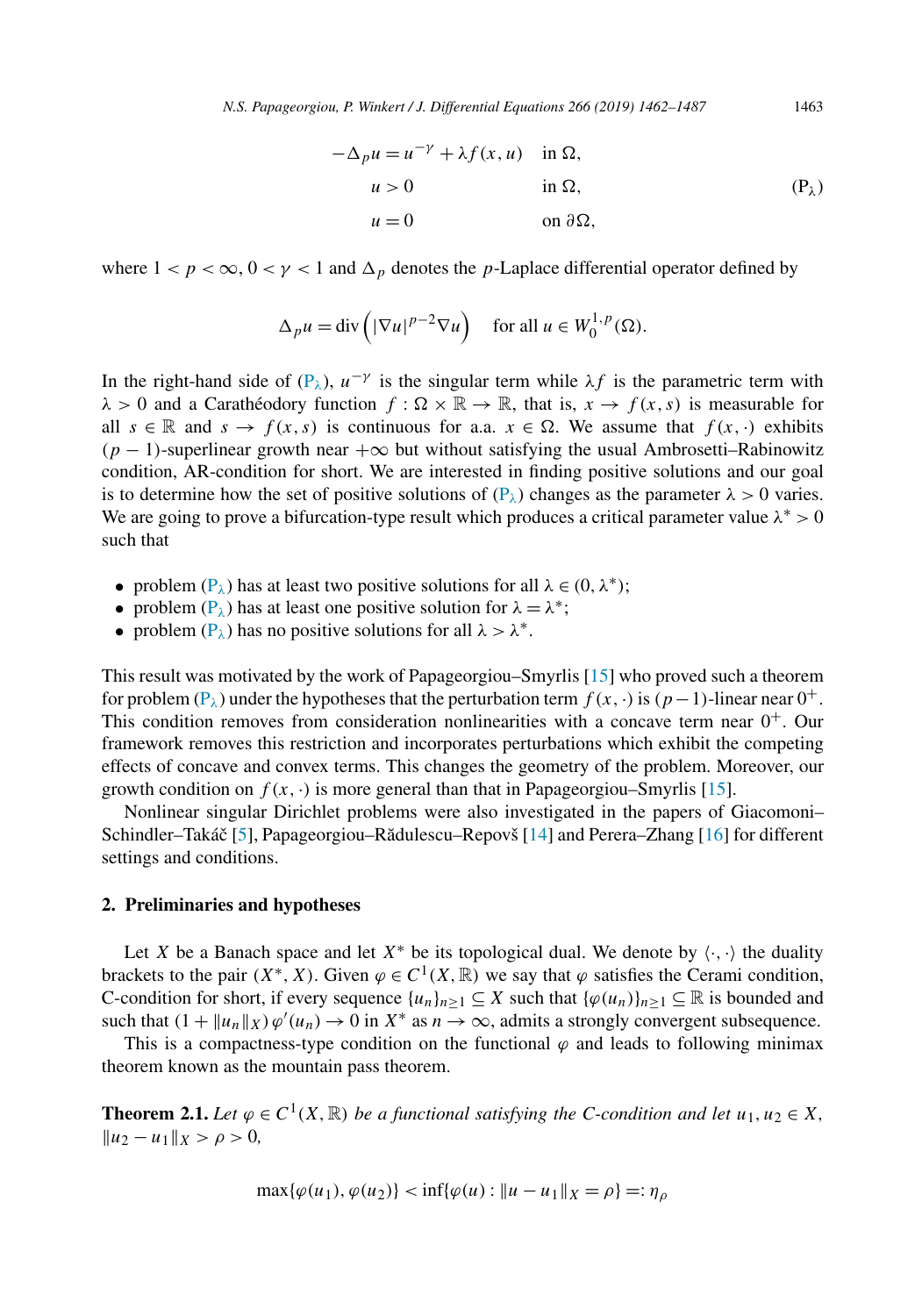<span id="page-2-0"></span>and  $c = \inf_{\gamma \in \Gamma} \max_{0 \le t \le 1} \varphi(\gamma(t))$  with  $\Gamma = \{ \gamma \in C([0, 1], X) : \gamma(0) = u_1, \gamma(1) = u_2 \}$ . Then  $c \geq \eta_{\rho}$  with c being a critical value of  $\varphi$ , that is, there exists  $\hat{u} \in X$  such that  $\varphi'(\hat{u}) = 0$  and  $\varphi(\hat{u}) = c$ .

By  $W_0^{1,p}(\Omega)$  we denote the usual Sobolev space with norm  $\|\cdot\|$ . Thanks to the Poincaré inequality we have

$$
||u|| = ||\nabla u||_p
$$
 for all  $u \in W_0^{1,p}(\Omega)$ ,

where  $\|\cdot\|_p$  denotes the norm of  $L^p(\Omega)$  and  $L^p(\Omega; \mathbb{R}^N)$ , respectively. Furthermore, we need the ordered Banach space  $C_0^1(\overline{\Omega}) = \{u \in C^1(\overline{\Omega}) : u\big|_{\partial \Omega} = 0\}$  and its positive cone

$$
C_0^1(\overline{\Omega})_+ = \left\{ u \in C_0^1(\overline{\Omega}) : u(x) \ge 0 \text{ for all } x \in \overline{\Omega} \right\}.
$$

This cone has a nonempty interior given by

$$
\mathrm{int}\left(C_0^1(\overline{\Omega})_+\right) = \left\{u \in C_0^1(\overline{\Omega})_+ : u(x) > 0 \text{ for all } x \in \Omega \text{ and } \frac{\partial u}{\partial n}\Big|_{\partial \Omega} < 0\right\},\
$$

where *n* is the outward unit normal on  $\partial \Omega$ .

The norm of  $\mathbb{R}^N$  is denoted by  $|\cdot|$  and "·" stands for the inner product in  $\mathbb{R}^N$ . For  $s \in \mathbb{R}$ , we set  $s^{\pm}$  = max{ $\pm s$ , 0} and for  $u \in W_0^{1,p}(\Omega)$  we define  $u^{\pm}(\cdot) = u(\cdot)^{\pm}$ . It is well known that

$$
u^{\pm} \in W_0^{1,p}(\Omega), \quad |u| = u^+ + u^-, \quad u = u^+ - u^-.
$$

For  $u, v \in W_0^{1,p}(\Omega)$  with  $u(x) \le v(x)$  for a.a.  $x \in \Omega$  we define

$$
[u, v] = \{ y \in W_0^{1, p}(\Omega) : u(x) \le y(x) \le v(x) \text{ for a.a. } x \in \Omega \},
$$
  
int 
$$
[u, v] = \text{the interior in } C_0^1(\overline{\Omega}) \text{ of } [u, v] \cap C_0^1(\overline{\Omega}),
$$
  

$$
[u] = \{ y \in W_0^{1, p}(\Omega) : u(x) \le y(x) \text{ for a.a. } x \in \Omega \}.
$$

By  $|\cdot|_N$  we denote the Lebesgue measure on  $\mathbb{R}^N$ . By  $p^* > 1$  we denote the Sobolev critical exponent for *p* defined by

$$
p^* = \begin{cases} \frac{Np}{N-p} & \text{if } p < N, \\ +\infty & \text{if } N \le p. \end{cases}
$$

Finally, if  $h_1, h_2 \in L^\infty(\Omega)$ , then we write  $h_1 \prec h_2$  if and only if for every compact  $K \subseteq \Omega$  we have  $0 < m_K ≤ h_2(x) - h_1(x)$  for a.a.  $x ∈ K$ .

Let  $A: W_0^{1,p}(\Omega) \to W^{-1,p'}(\Omega) = W_0^{1,p}(\Omega)^*$  with  $\frac{1}{p} + \frac{1}{p'} = 1$  be defined by

$$
\langle A(u), \varphi \rangle = \int_{\Omega} |\nabla u|^{p-2} \nabla u \cdot \nabla \varphi dx \quad \text{for all } u, \varphi \in W_0^{1, p}(\Omega). \tag{2.1}
$$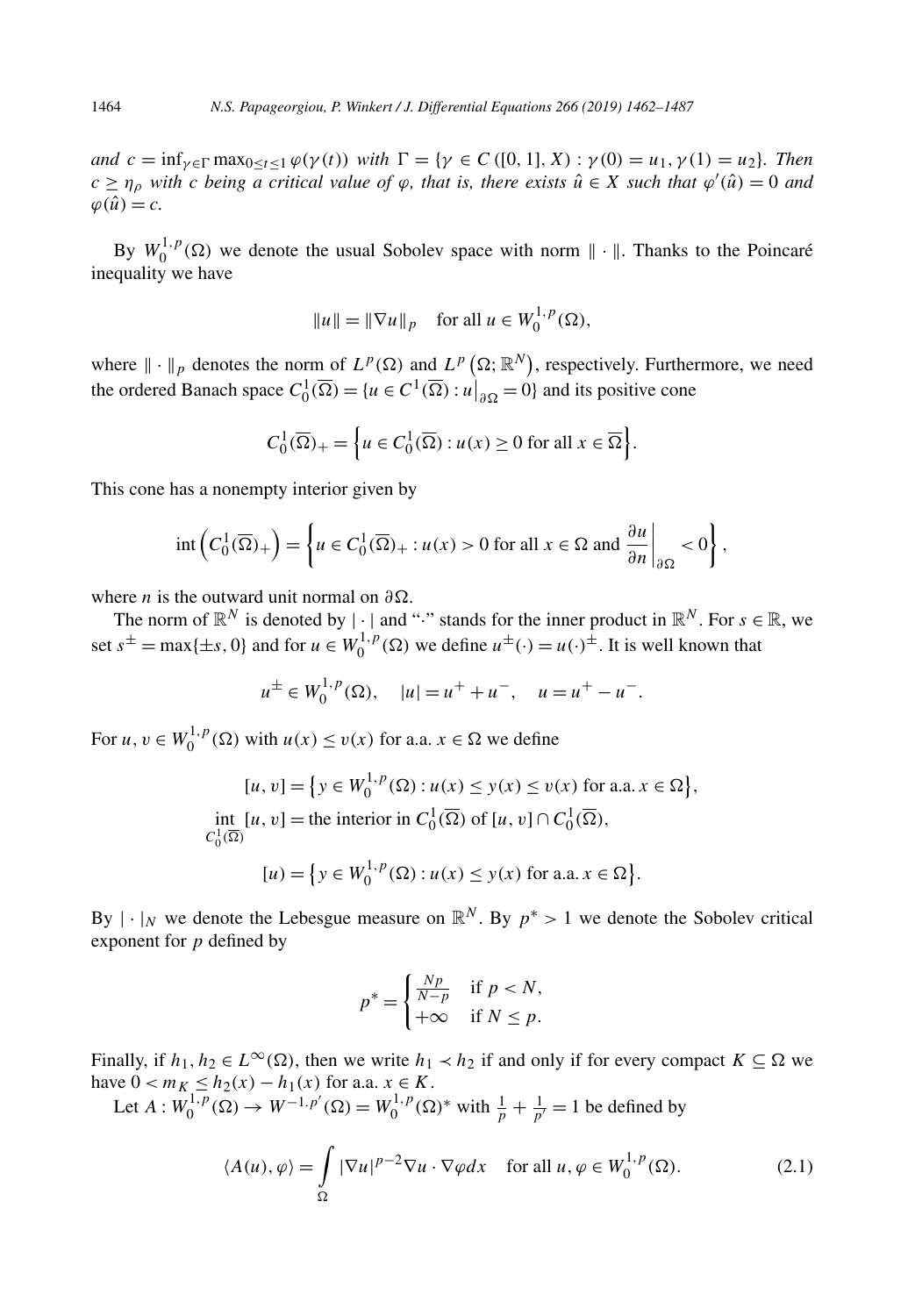<span id="page-3-0"></span>The next proposition states the main properties of this map and it can be found in Gasinski-Papageorgiou [\[4,](#page-25-0) Problem 2.192, p. 279].

**Proposition 2.2.** *The map*  $A: W_0^{1,p}(\Omega) \to W^{-1,p'}(\Omega)$  *defined in* [\(2.1\)](#page-2-0) *is bounded, that is, it maps bounded sets to bounded sets, continuous, strictly monotone, hence maximal monotone and it is of type*  $(S)_+$ *, that is,* 

$$
u_n \stackrel{w}{\rightarrow} u
$$
 in  $W_0^{1,p}(\Omega)$  and  $\limsup_{n \to \infty} \langle A(u_n), u_n - u \rangle \le 0$ ,

 $imply u_n \rightarrow u \text{ in } W_0^{1,p}(\Omega).$ 

Moreover, we denote by  $\hat{\lambda}_1$  the first eigenvalue of  $(-\Delta_p, W_0^{1,p}(\Omega))$  and by  $\hat{u}_1 \in W_0^{1,p}(\Omega)$  the corresponding positive, *L<sup>p</sup>*-normalized, that is,  $\|\hat{u}_1\|_p = 1$ , eigenfunction. We know that  $\hat{\lambda}_1 > 0$ and  $\hat{u}_1 \in \text{int}(C_0^1(\overline{\Omega})_+)$ , see Gasiński–Papageorgiou [\[3\]](#page-25-0).

Also, for a given  $\varphi \in C^1(X, \mathbb{R})$  we denote by  $K_{\varphi}$  the critical set of  $\varphi$ , that is,  $K_{\varphi} = \{u \in X :$  $\varphi'(u) = 0$ .

Now we introduce the hypotheses on the nonlinearity  $f : \Omega \times \mathbb{R} \to \mathbb{R}$ .

H:  $f: \Omega \times \mathbb{R} \to \mathbb{R}$  is a Carathéodory function such that  $f(x, 0) = 0$  for a.a.  $x \in \Omega$  and (i) if  $a \in L^{s}(\Omega)$  with  $s > N$ , then

$$
0 < f(x, s) \le a(x) \left(1 + s^{r-1}\right)
$$

for a.a.  $x \in \Omega$ , for all  $s > 0$  and for  $p < r < p^*$ ; (ii) if  $F(x, s) = \int_0^s f(x, t) dt$ , then

$$
\lim_{s \to +\infty} \frac{F(x, s)}{s^p} = +\infty \quad \text{uniformly for a.a. } x \in \Omega;
$$

(iii) if

$$
\hat{\eta}_{\lambda}(x,s) = \left[1 - \frac{p}{1 - \gamma}\right]s^{1 - \gamma} + \lambda \left[f(x,s)s - pF(x,s)\right]
$$

with  $\lambda > 0$ , then

$$
\hat{\eta}_{\lambda}(x,s_1) \leq \hat{\eta}_{\lambda}(x,s_2) + \tau_{\lambda}(x)
$$

for a.a.  $x \in \Omega$ , for all  $0 \le s_1 \le s_2$  with  $\tau_\lambda \in L^1(\Omega)$  and  $\lambda \to \tau_\lambda$  is nondecreasing from  $(0, +\infty)$  into  $L^1(\Omega)$ ;

(iv) there exist  $c_1 > 0$  and  $q \leq p$  such that

$$
f(x,s) \le c_1 \left[ s^{r-1} + s^{q-1} \right]
$$

for a.a.  $x \in \Omega$  and for all  $s \geq 0$ ;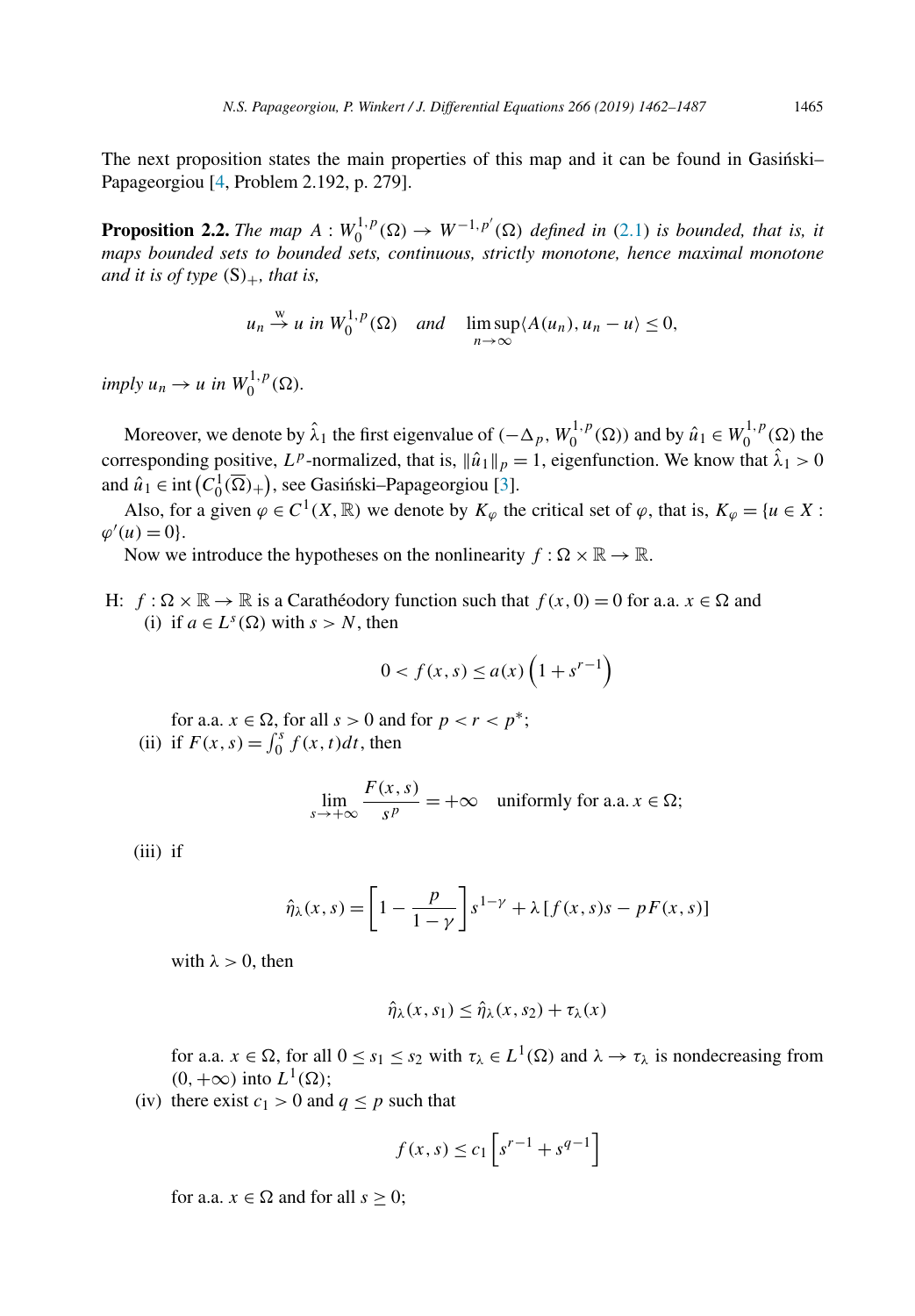(v) for every  $\eta > 0$  there exists  $m_n > 0$  such that

$$
f(x,s) \ge m_\eta
$$

for a.a.  $x \in \Omega$  and for all  $s \geq \eta$ ;

(vi) for every  $\rho > 0$  there exists  $\hat{\xi}_{\rho} > 0$  such that the function

$$
s \to f(x, s) + \hat{\xi}_{\rho} s^{p-1}
$$

is nondecreasing on [0,  $\rho$ ] for a.a.  $x \in \Omega$ .

**Remark 2.3.** Since we are interested on positive solutions and the hypotheses above concern the positive semiaxis  $\mathbb{R}_+ = [0, +\infty)$ , without any loss of generality, we may assume that

$$
f(x, s) = 0 \quad \text{for a.a. } x \in \Omega \text{ and for all } s \le 0. \tag{2.2}
$$

Hypotheses H(ii), H(iii) imply that

$$
\lim_{s \to +\infty} \frac{f(x, s)}{s^{p-1}} = +\infty \quad \text{uniformly for a.a. } x \in \Omega.
$$

Hence, the perturbation term in  $(P_{\lambda})$  $(P_{\lambda})$  is  $(p-1)$ -superlinear in the second variable. However, we do not employ the usual AR-condition for superlinear problems. Recall that this condition says that there exist  $\tau > p$  and  $M > 0$  such that

$$
0 < \tau F(x, s) \le f(x, s)s \quad \text{for a.a. } x \in \Omega \text{ and for all } s \ge M,\tag{2.3}
$$

$$
0 < \operatorname{ess\ inf}_{\Omega} F(\cdot, M). \tag{2.4}
$$

In fact this is a unilateral version of the AR-condition on account of  $(2.2)$ . Integrating  $(2.3)$  and using (2.4) we obtain the weaker condition

$$
c_2s^{\tau} \le F(x, s)
$$
 for a.a.  $x \in \Omega$ , for all  $s \ge M$  and for some  $c_2 > 0$ .

Hence, the AR-condition implies that  $f(x, \cdot)$  exhibits at least  $(\tau - 1)$ -polynomial growth. This excludes superlinear nonlinearities with slower growth near  $+\infty$  from consideration. Instead we employ the quasimonotonicity condition on  $\eta_{\lambda}(x, \cdot)$  in hypothesis H(iii). This condition is a slight generalization of a hypothesis introduced by Li–Yang [\[11\]](#page-25-0). This superlinearity hypothesis is different from the one used by Papageorgiou–Smyrlis [\[15\]](#page-25-0). There are easy ways to verify H(iii). For example, condition  $H(iii)$  holds if there exists  $M > 0$  such that

$$
s \to \frac{s^{-\gamma} + \lambda f(x, s)}{s^{p-1}}
$$

is nondecreasing on  $[M, +\infty)$  for a.a.  $x \in \Omega$  or

$$
s\to\hat{\eta}_{\lambda}(x,s)
$$

is nondecreasing on  $[M, +\infty)$ , see Li–Yang [\[11\]](#page-25-0).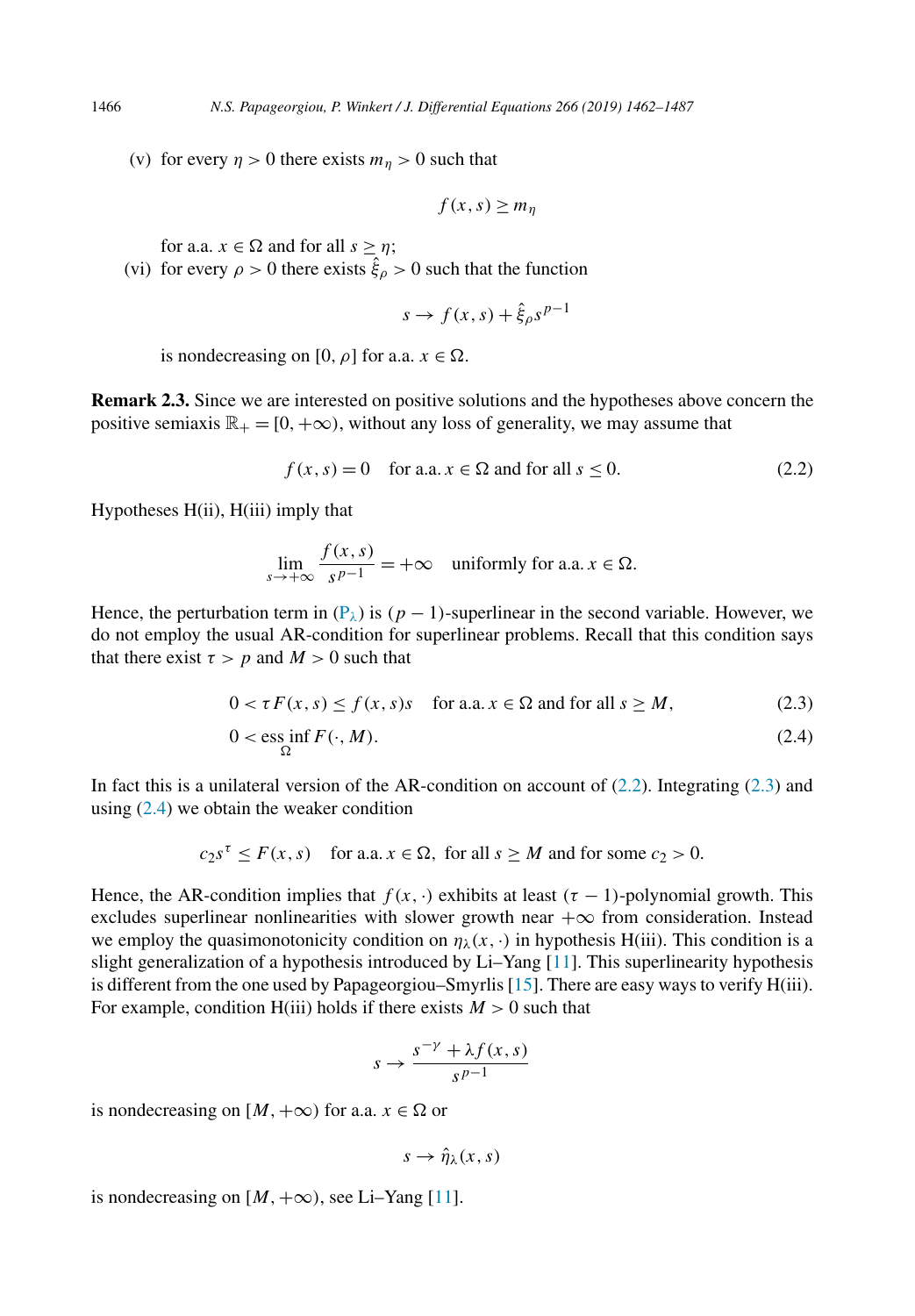<span id="page-5-0"></span>Hypothesis H(iv) allows perturbations which have concave terms. This is excluded from the hypotheses of Papageorgiou–Smyrlis [\[15\]](#page-25-0). Hypothesis H(iv) is satisfied if, for example,  $f(x, \cdot)$ is differentiable for a.a.  $x \in \Omega$  and for every  $\rho > 0$  there exists  $c_{\rho} > 0$  such that

$$
f'_{s}(x,s) \ge -c_{\rho}s^{p-1}
$$

for a.a.  $x \in \Omega$  and for all  $0 \le s \le \rho$ .

**Example 2.4.** For the sake of simplicity we drop the *x*-dependence. The following functions satisfy hypotheses H:

$$
f_1(s) = s^{\tau - 1} \text{ with } p < \tau < p^*,
$$
\n
$$
f_2(s) = \begin{cases} (s^+)^{\vartheta - 1} & \text{if } s \le 1, \\ s^{p-1}[\ln s + 1] & \text{if } 1 < s \end{cases} \text{ with } 1 < \vartheta < p < \infty.
$$

Note that  $f_2$  fails to satisfy the AR-condition and it is outside the framework of Papageorgiou– Smyrlis [\[15\]](#page-25-0).

#### **3. Positive solutions**

We introduce the following two sets

 $\mathcal{L} = \{\lambda > 0 : \text{problem } (P_{\lambda}) \text{ has a positive solution}\}\,$  $\mathcal{L} = \{\lambda > 0 : \text{problem } (P_{\lambda}) \text{ has a positive solution}\}\,$  $\mathcal{L} = \{\lambda > 0 : \text{problem } (P_{\lambda}) \text{ has a positive solution}\}\,$ 

 $S_{\lambda} = \{u : u \text{ is a positive solution of problem } (\mathbf{P}_{\lambda})\}.$ 

**Proposition 3.1.** *If hypotheses H hold, then*  $\mathcal{L} \neq \emptyset$ *.* 

**Proof.** We consider the following purely singular Dirichlet problem

$$
-\Delta_p u = u^{-\gamma} \text{ in } \Omega, \quad u\big|_{\partial\Omega} = 0, \quad u > 0. \tag{3.1}
$$

From Papageorgiou–Smyrlis [\[15,](#page-25-0) Proposition 5] we know that problem  $(3.1)$  has a unique positive solution  $\tilde{u} \in \text{int}(C_0^1(\overline{\Omega})_+)$ . Moreover, we consider the following auxiliary Dirichlet problem

$$
-\Delta_p u = 1 \text{ in } \Omega, \quad u\big|_{\partial\Omega} = 0. \tag{3.2}
$$

Problem (3.2) has a unique solution  $e \in \text{int}(C_0^1(\overline{\Omega})_+)$  which can be shown easily. For  $1 < \tau <$  $+\infty$ , we have  $e^{\tau} \in \text{int}(C_0^1(\overline{\Omega})_+)$  and using Proposition 2.1 of Marano–Papageorgiou [\[12\]](#page-25-0), see also Gasinski–Papageorgiou [\[4,](#page-25-0) Problem 4.180, p. 680], there exists  $c_3 > 0$  such that  $\hat{u}_1 \le c_3 e^{\tau}$ and so

$$
\hat{u}_1^{\frac{1}{\tau}} \leq c_3^{\frac{1}{\tau}}e,
$$

which implies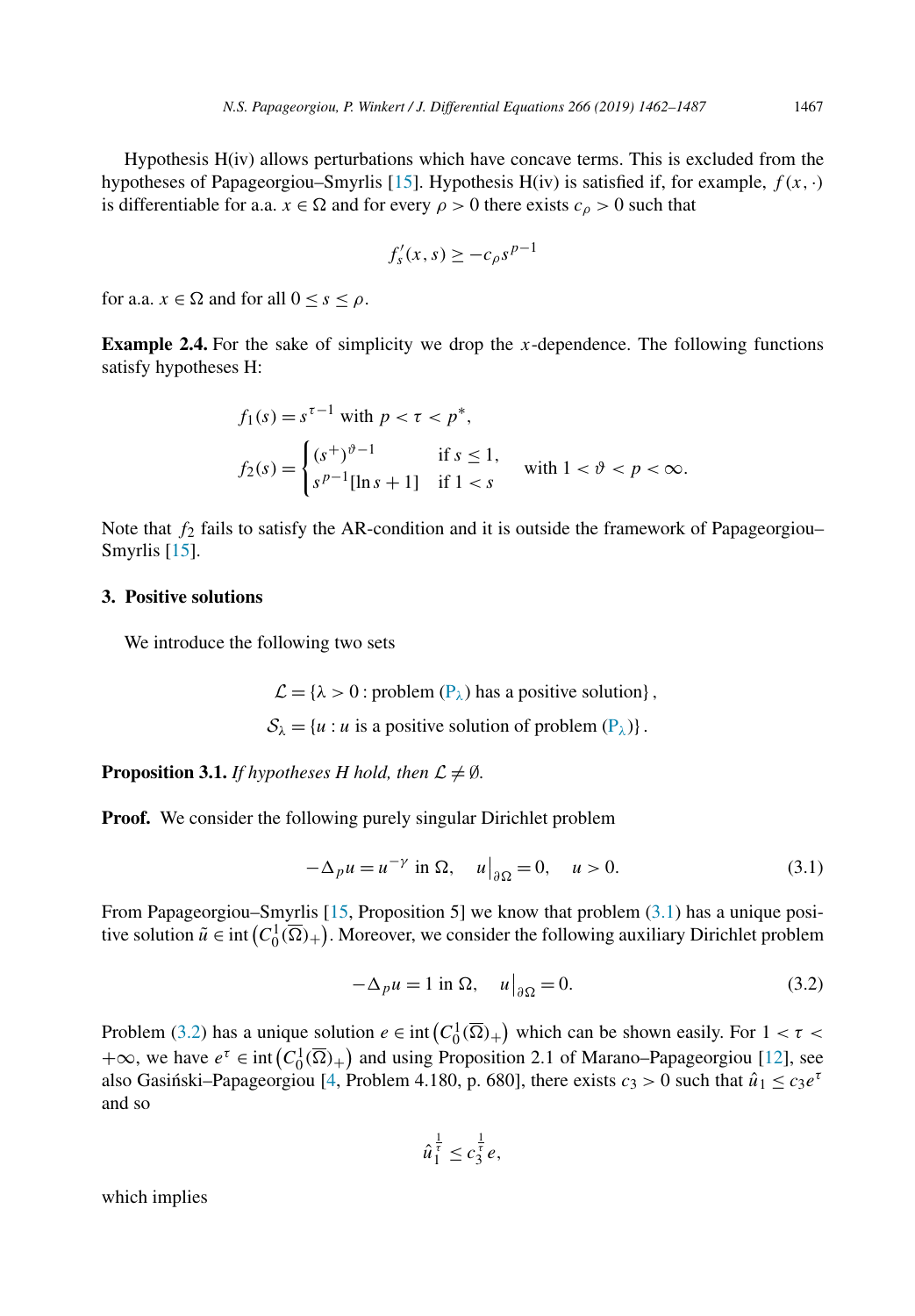1468 *N.S. Papageorgiou, P. Winkert / J. Differential Equations 266 (2019) 1462–1487*

$$
e^{-\gamma} \le c_4 \hat{u}_1^{-\frac{\gamma}{\tau}} \tag{3.3}
$$

1

for some  $c_4 > 0$ . From the Lemma in Lazer–McKenna [\[9\]](#page-25-0) we know that

$$
\hat{u}_1^{-\frac{\gamma}{\tau}} \in L^{\tau}(\Omega).
$$

This fact along with (3.3) gives

$$
e^{-\gamma} \in L^{\tau}(\Omega) \quad \text{and} \quad \left\| e^{-\gamma} \right\|_{\tau} \le c_4 \left\| \hat{u}_1^{-\gamma} \right\|_1^{\frac{1}{\tau}}
$$

Hence

$$
\limsup_{\tau \to +\infty} \|e^{-\gamma}\|_{\tau} \le c_4. \tag{3.4}
$$

On the other hand, from the Chebyshev inequality, we have

$$
\eta^{\tau} \left| \left\{ e^{-\gamma} \ge \eta \right\} \right|_{N} \le \left\| e^{-\gamma} \right\|_{\tau}^{\tau}
$$

with  $\eta > 0$ , or equivalently,

$$
\eta \left| \left\{ e^{-\gamma} \geq \eta \right\} \right|_{N}^{\frac{1}{\tau}} \leq \left\| e^{-\gamma} \right\|_{\tau}.
$$

This fact yields

$$
\eta \le \liminf_{\tau \to +\infty} \left\| e^{-\gamma} \right\|_{\tau} \quad \text{provided} \quad \left| \left\{ e^{-\gamma} \ge \eta \right\} \right|_{N} > 0. \tag{3.5}
$$

From  $(3.4)$  and  $(3.5)$  it follows that

$$
e^{-\gamma} \in L^{\infty}(\Omega)
$$
 and  $\left\|e^{-\gamma}\right\|_{\tau} \to \left\|e^{-\gamma}\right\|_{\infty}$  as  $\tau \to +\infty$ .

Now let  $c_5 > ||e^{-\gamma}||_{\infty}$  and  $m_0 = ||e||_{\infty}$ . For  $t > 0$  we consider the function

$$
\vartheta(t) = \frac{t^{p-1} - c_5 t^{-\gamma}}{c_1 \left[ m_0^{r-1} t^{r-1} + m_0^{q-1} t^{q-1} \right]}
$$
  
= 
$$
\frac{t^{p+\gamma-1} - c_5}{c_1 \left[ m_0^{r-1} t^{r+\gamma-1} + m_0^{q-1} t^{q+\gamma-1} \right]}
$$
  
= 
$$
\frac{1}{c_1 \left[ m_0^{r-1} t^{r-p} + m_0^{q-1} t^{q-p} \right]} - \frac{c_5}{c_1 \left[ m_0^{r-1} t^{r+\gamma-1} + m_0^{q-1} t^{q+\gamma-1} \right]}
$$
  
= 
$$
\frac{t^{p-q}}{c_1 \left[ m_0^{r-1} t^{r-q} + m_0^{q-1} \right]} - \frac{c_5}{c_1 \left[ m_0^{r-1} t^{r+\gamma-1} + m_0^{q-1} t^{q+\gamma-1} \right]}.
$$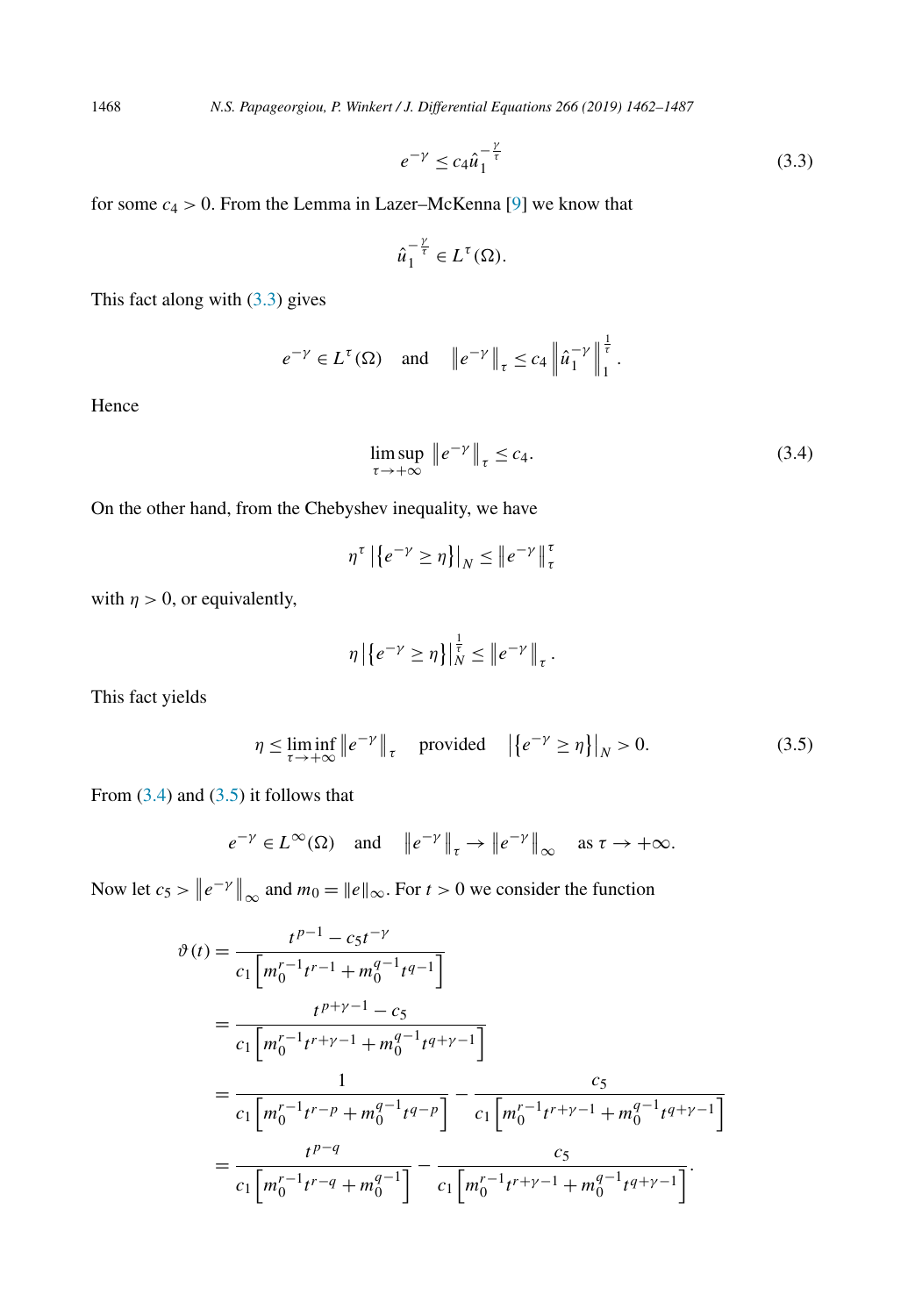<span id="page-7-0"></span>Since  $q \leq p < r$  we see that

$$
\vartheta(t) \to -\infty \text{ as } t \to 0^+
$$
 and  $\vartheta(t) \to 0^+$  as  $t \to +\infty$ .

Therefore, there exists  $t_0 > 0$  such that

$$
\lambda_0 = \vartheta(t_0) = \max [\vartheta(t) : t > 0] > 0.
$$

Let  $\lambda \in (0, \lambda_0)$ . We can find  $t > 0$  such that  $\vartheta(t) \geq \lambda$ . Hence

$$
t^{p-1} \ge c_5 t^{-\gamma} + \lambda c_1 \left[ m_0^{r-1} t^{r-1} + m_0^{q-1} t^{q-1} \right].
$$
 (3.6)

We set  $\overline{u} = te \in \text{int}(C_0^1(\overline{\Omega})_+)$ . Then, because of (3.6), hypothesis H(iv) and the choice of *c*<sub>5</sub>*, m*<sub>0</sub>*,* we obtain

$$
-\Delta_p \overline{u} = t^{p-1} \left[ -\Delta_p e \right]
$$
  
\n
$$
= t^{p-1}
$$
  
\n
$$
\ge c_5 t^{-\gamma} + \lambda c_1 \left[ m_0^{r-1} t^{r-1} + m_0^{q-1} t^{q-1} \right]
$$
  
\n
$$
\ge \overline{u}^{-\gamma} + \lambda c_1 \left[ \overline{u}^{r-1} + \overline{u}^{q-1} \right]
$$
  
\n
$$
\ge \overline{u}^{-\gamma} + \lambda f(x, \overline{u}) \quad \text{for a.a. } x \in \Omega.
$$
 (3.7)

Since  $\overline{u} \in \text{int}(C_0^1(\overline{\Omega})_+)$ , as before, there exists  $\vartheta \in (0, 1)$  small enough such that  $\vartheta \tilde{u} \leq \overline{u}$ . If  $\tilde{u}_0 = \vartheta \tilde{u} \in \text{int}\left(C_0^1(\overline{\Omega})_+\right)$ , then

$$
-\Delta_p \tilde{u}_0 = -\Delta_p (\vartheta \tilde{u}) = \vartheta^{p-1} \left( -\Delta_p \tilde{u} \right) = \vartheta^{p-1} \tilde{u}^{-\gamma} \le (\vartheta \tilde{u})^{-\gamma} = \tilde{u}_0^{-\gamma}
$$
(3.8)

since  $\vartheta \in (0, 1)$ . Using the functions  $\tilde{u}_0, \overline{u} \in \text{int}\left(C_0^1(\overline{\Omega})_+\right)$ , we introduce the following truncation of the reaction of problem [\(P](#page-1-0)*λ*)

$$
g_{\lambda}(x,s) = \begin{cases} \tilde{u}_0(x)^{-\gamma} + \lambda f(x,\tilde{u}_0(x)) & \text{if } s < \tilde{u}_0(x), \\ s^{-\gamma} + \lambda f(x,s) & \text{if } \tilde{u}_0(x) \le s \le \overline{u}(x), \\ \overline{u}(x)^{-\gamma} + \lambda f(x,\overline{u}(x)) & \text{if } \overline{u}(x) < s, \end{cases} \tag{3.9}
$$

with  $\lambda \in (0, \lambda_0)$ . Evidently,  $g_\lambda : \Omega \times \mathbb{R} \to \mathbb{R}$  is a Carathéodory function. We set  $G_\lambda(x, s) =$  $\int_0^s g_\lambda(x,t)dt$  and consider the functional  $\psi_\lambda: W_0^{1,p}(\Omega) \to \mathbb{R}$  defined by

$$
\psi_{\lambda}(u) = \frac{1}{p} \|\nabla u\|_p^p - \int_{\Omega} G_{\lambda}(x, u) dx.
$$

On account of Proposition 3 of Papageorgiou–Smyrlis [\[15\]](#page-25-0) we have that  $\psi_{\lambda} \in C^1(W_0^{1,p}(\Omega))$ . Moreover, from (3.9) it is clear that  $\psi_{\lambda}$  is coercive. The Sobolev embedding theorem implies that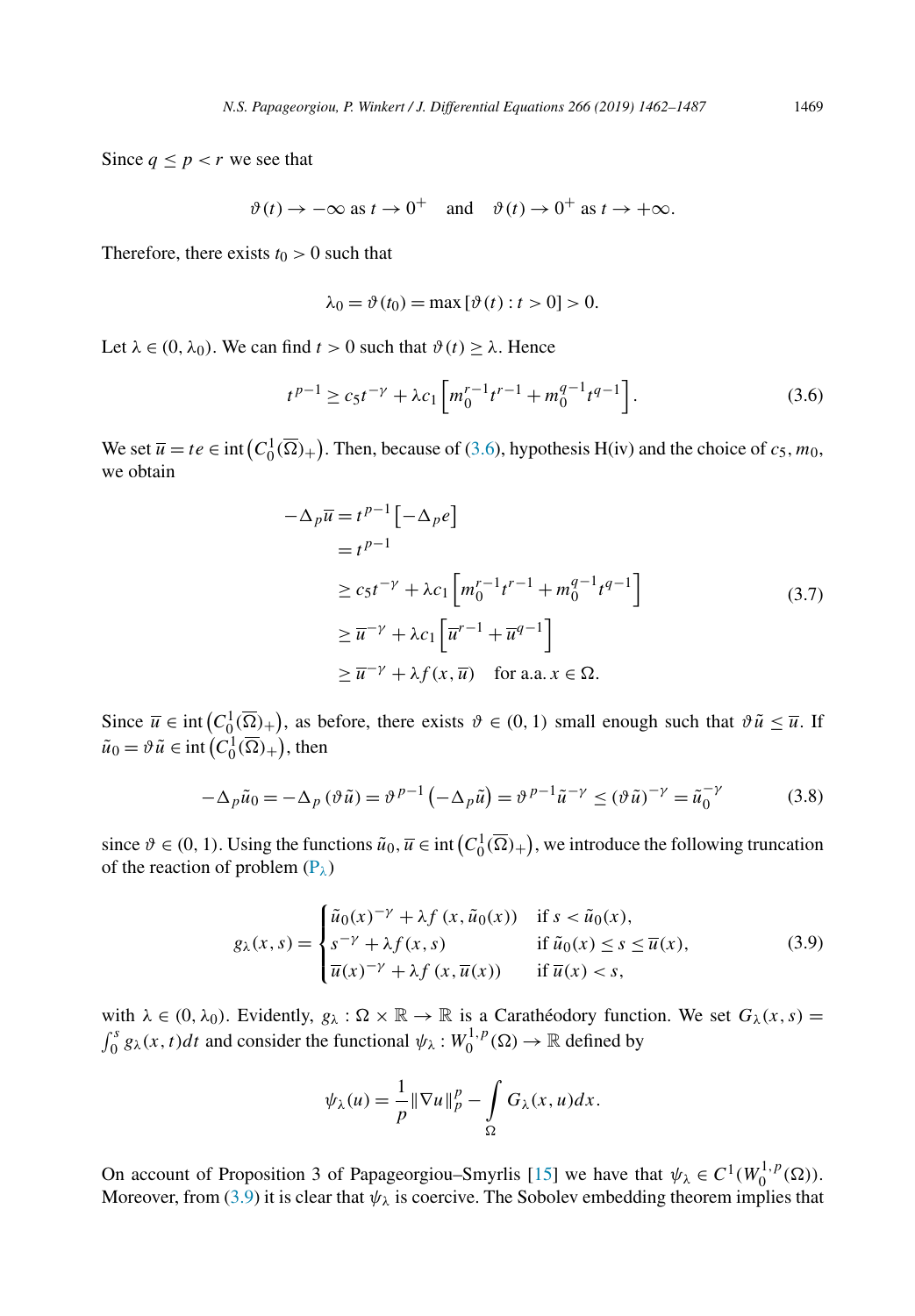<span id="page-8-0"></span> $\psi_{\lambda}$  is sequentially weakly lower semicontinuous. So, by the Weierstraß–Tonelli theorem, there exists  $u_{\lambda} \in W_0^{1,p}(\Omega)$  such that

$$
\psi_{\lambda}(u_{\lambda}) = \inf \left[ \psi_{\lambda}(u) : u \in W_0^{1,p}(\Omega) \right].
$$

Since  $u_{\lambda}$  is a global minimizer, it fulfills  $\psi_{\lambda}'(u_{\lambda}) = 0$ , which is equivalent to

$$
\langle A(u_{\lambda}), h \rangle = \int_{\Omega} g_{\lambda}(x, u_{\lambda}) h dx \quad \text{for all } h \in W_0^{1, p}(\Omega). \tag{3.10}
$$

Taking  $h = (\tilde{u}_0 - u_\lambda)^+ \in W_0^{1,p}(\Omega)$  in (3.10) gives, thanks to [\(3.9\)](#page-7-0), [\(3.8\)](#page-7-0) and the fact that  $f \ge 0$ ,

$$
\langle A(u_{\lambda}), (\tilde{u}_0 - u_{\lambda})^+ \rangle = \int_{\Omega} \left[ \tilde{u}_0^{-\gamma} + \lambda f(x, \tilde{u}_0) \right] (\tilde{u}_0 - u_{\lambda})^+ dx
$$
  

$$
\geq \int_{\Omega} \tilde{u}_0^{-\gamma} (\tilde{u}_0 - u_{\lambda})^+ dx
$$
  

$$
\geq \langle A(\tilde{u}_0), (\tilde{u}_0 - u_{\lambda})^+ \rangle.
$$

Because of the monotonicity of *A*, see Proposition [2.2,](#page-3-0) we obtain that  $\tilde{u}_0 \le u_\lambda$ . Next, we choose  $h = (u_{\lambda} - \overline{u})^+ \in W_0^{1,p}(\Omega)$  in (3.10). This gives, by applying [\(3.9\)](#page-7-0) and [\(3.7\)](#page-7-0), that

$$
\left\langle A\left(u_{\lambda}\right),\left(u_{\lambda}-\overline{u}\right)^{+}\right\rangle =\int\limits_{\Omega}\left[\overline{u}^{-\gamma}+\lambda f\left(x,\overline{u}\right)\right]\left(u_{\lambda}-\overline{u}\right)^{+}dx\leq\left\langle A\left(\overline{u}\right),\left(u_{\lambda}-\overline{u}\right)^{+}\right\rangle.
$$

As before, by applying Proposition [2.2,](#page-3-0) it follows that  $u_{\lambda} \leq \overline{u}$ . So, we have proved that

$$
u_{\lambda} \in \left[ \tilde{u}_0, \overline{u} \right]. \tag{3.11}
$$

From [\(3.9\)](#page-7-0), (3.10), (3.11), it follows that

$$
\langle A(u_{\lambda}), h \rangle = \int_{\Omega} \left[ u_{\lambda}^{-\gamma} + \lambda f(x, u_{\lambda}) \right] h dx \quad \text{for all } h \in W_0^{1, p}(\Omega). \tag{3.12}
$$

Since  $\tilde{u}_0 \in \text{int}(C_0^1(\overline{\Omega})_+)$ , as before, we have that  $\tilde{u}_0^{-\gamma} \in L^s(\Omega)$  for  $s > N$  and since  $0 \le$  $u_{\lambda}^{-\gamma} \le \tilde{u}_0^{-\gamma}$ , see (3.11), one has that  $u_{\lambda}^{-\gamma} \in L^s(\Omega)$ . From (3.12) it follows that

$$
-\Delta_p u_\lambda(x) = u_\lambda(x)^{-\gamma} + \lambda f(x, u_\lambda(x)) \quad \text{for a.a. } x \in \Omega, \quad u_\lambda|_{\partial \Omega} = 0. \tag{3.13}
$$

From (3.13) and Proposition 1.3 of Guedda–Véron [\[7\]](#page-25-0) we have that  $u_\lambda \in L^\infty(\Omega)$ . Let  $\xi_\lambda(x) =$  $u_\lambda(x)^{-\gamma} + \lambda f(x, u_\lambda(x))$ . Then  $\xi_\lambda \in L^s(\Omega)$ , see hypothesis H(i). We consider now the following linear Dirichlet problem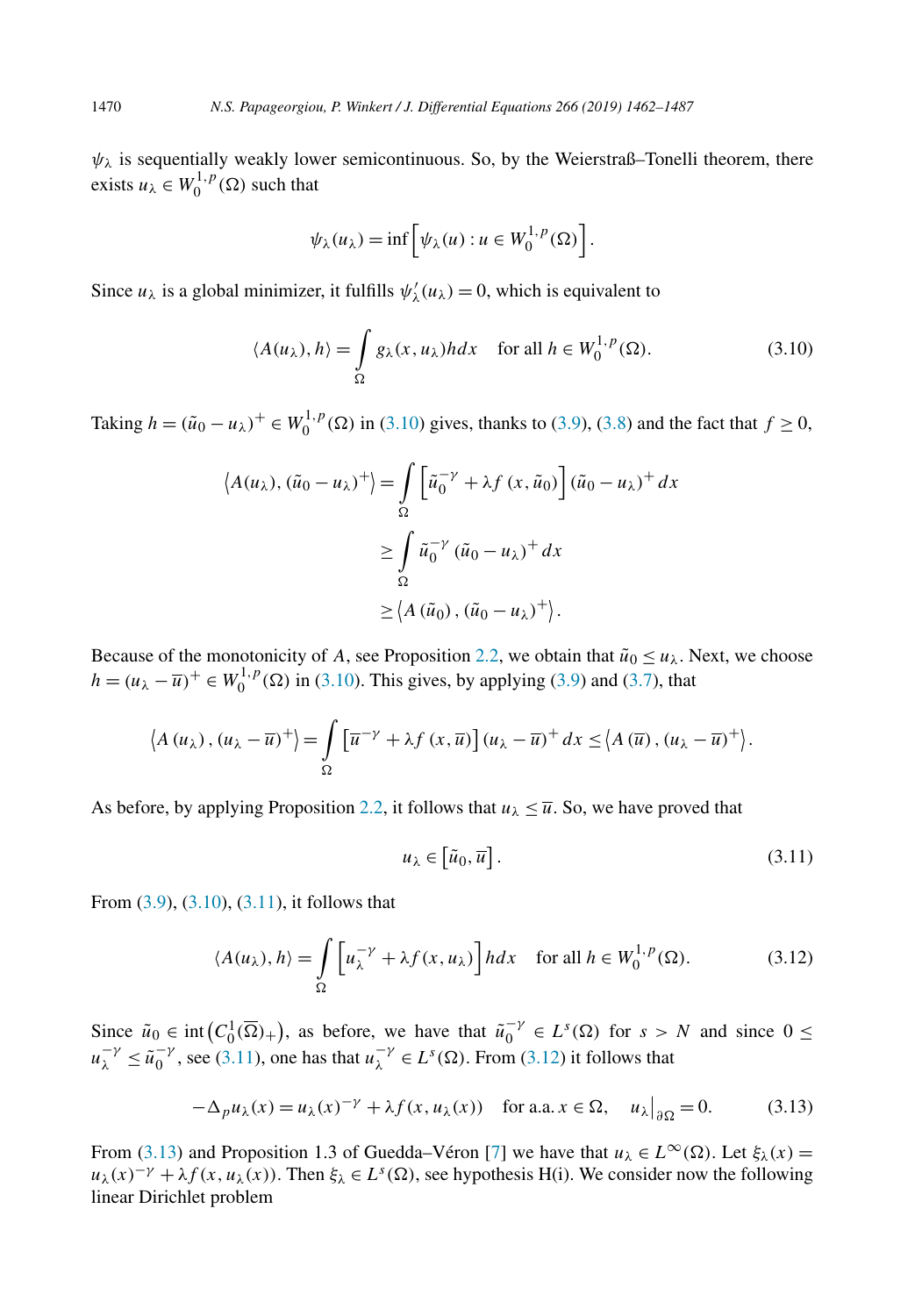$$
-\Delta v = \xi_{\lambda} \quad \text{in } \Omega, \quad v\big|_{\partial\Omega}.
$$

<span id="page-9-0"></span>This problem has a unique solution  $v_\lambda$  which by the linear regularity theory belongs to  $W^{2,s}(\Omega)$ , see Gilbarg–Trudinger [\[6,](#page-25-0) Theorem 9.15, p. 241]. Then, since  $s > N$ , the Sobolev embedding theorem implies that

$$
v_{\lambda} \in C_0^{1,\alpha}(\overline{\Omega}) \quad \text{with} \quad \alpha = 1 - \frac{N}{s}.\tag{3.14}
$$

We set  $k_\lambda(x) = \nabla v_\lambda(x)$ . Then  $k_\lambda \in C^{0,\alpha}(\overline{\Omega}, \mathbb{R}^N)$ , see (3.14). From [\(3.13\)](#page-8-0) we obtain

$$
-\operatorname{div}\left(|\nabla u_\lambda(x)|^{p-2}\nabla u_\lambda(x) - k_\lambda(x)\right) = 0 \quad \text{for a.a. } x \in \Omega, \quad u_\lambda\big|_{\partial\Omega} = 0.
$$

Invoking Theorem 1 of Lieberman [\[10\]](#page-25-0), we infer that  $u_\lambda \in C_0^1(\overline{\Omega})_+ \setminus \{0\}$ . Finally from [\(3.13\)](#page-8-0) and the nonlinear maximum principle, see for example, Gasiński–Papageorgiou [\[3,](#page-25-0) Theorem 6.2.8, p. 738] and Pucci–Serrin [\[17,](#page-25-0) p. 120], we conclude that  $u_{\lambda} \in \text{int}(C_0^1(\overline{\Omega})_+)$ . It follows that  $(0, \lambda_0) \subseteq \mathcal{L}$  and so  $\mathcal{L} \neq \emptyset$ .  $\Box$ 

From the proof above we infer the following corollary.

**Corollary 3.2.** *If hypotheses H hold and*  $\lambda \in \mathcal{L}$ , *then*  $S_{\lambda} \subseteq \text{int}(C_0^1(\overline{\Omega})_+)$ .

In the next proposition we show that  $\mathcal L$  is in fact an interval.

**Proposition 3.3.** *If hypotheses H hold,*  $\lambda \in \mathcal{L}$  *and*  $0 < \mu < \lambda$ *, then*  $\mu \in \mathcal{L}$ *.* 

**Proof.** Since  $\lambda \in \mathcal{L}$  there exists  $u_{\lambda} \in \mathcal{S}_{\lambda} \subseteq \text{int}(C_0^1(\overline{\Omega})_+)$ , see Corollary 3.2. Since  $\mu < \lambda$  and  $f \geq 0$ , we have

$$
-\Delta_p u_\lambda(x) = u_\lambda(x)^{-\gamma} + \lambda f(x, u_\lambda(x)) \ge u_\lambda(x)^{-\gamma} + \mu f(x, u_\lambda(x))
$$

for a.a.  $x \in \Omega$ . Recall that  $\tilde{u} \in \text{int}(C_0^1(\overline{\Omega})_+)$  is the unique solution of [\(3.1\)](#page-5-0). Since  $u_\lambda \in$  $\int \int_0^1 (C_0^1(\overline{\Omega})_+)$  there exists  $t \in (0,1)$  small enough such that  $t\tilde{u} \le u_\lambda$ . We set  $\tilde{u}_* = t\tilde{u} \in$  $int (C_0^1(\overline{\Omega})_+)$  and introduce the following truncation nonlinearity

$$
\hat{g}_{\mu}(x,s) = \begin{cases} \tilde{u}_{*}(x)^{-\gamma} + \mu f(x, \tilde{u}_{*}(x)) & \text{if } s < \tilde{u}_{*}(x), \\ s^{-\gamma} + \mu f(x,s) & \text{if } \tilde{u}_{*}(x) \le s \le u_{\lambda}(x), \\ u_{\lambda}(x)^{-\gamma} + \mu f(x, u_{\lambda}(x)) & \text{if } u_{\lambda}(x) < s, \end{cases}
$$
(3.15)

which is a Carathéodory function. We set  $\hat{G}_{\mu}(x, s) = \int_0^s \hat{g}_{\mu}(x, t)dt$  and consider the functional  $\hat{\psi}_\mu : W_0^{1,p}(\Omega) \to \mathbb{R}$  defined by

$$
\hat{\psi}_{\mu}(u) = \frac{1}{p} \|\nabla u\|_p^p - \int_{\Omega} \hat{G}_{\mu}(x, u) dx.
$$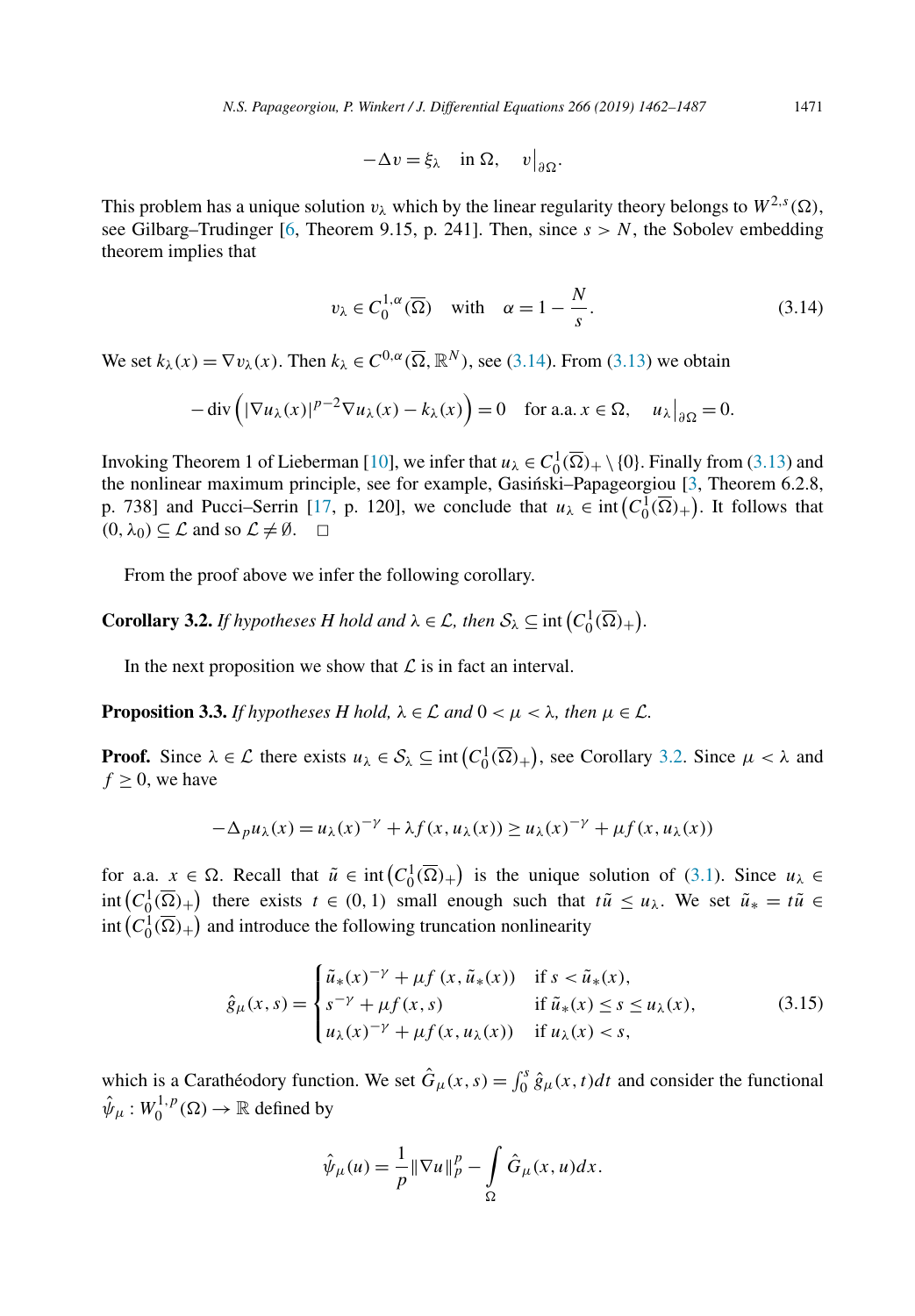<span id="page-10-0"></span>As before, we have  $\hat{\psi}_{\mu} \in C^1(W_0^{1,p}(\Omega))$ , see Papageorgiou–Smyrlis [\[15,](#page-25-0) Proposition 3]. From [\(3.15\)](#page-9-0) it is clear that  $\hat{\psi}_{\lambda}$  is coercive. Also, it is sequentially weakly lower semicontinuous. So, by the Weierstraß–Tonelli theorem there exists  $u_{\mu} \in W_0^{1,p}(\Omega)$  such that

$$
\hat{\psi}_{\mu}\left(u_{\mu}\right) = \inf \left[\hat{\psi}_{\mu}(u) : u \in W_0^{1,p}(\Omega)\right].
$$

Hence,  $\hat{\psi}'_{\mu}(u_{\mu}) = 0$  which is equivalent to

$$
\langle A(u_{\mu}), h \rangle = \int_{\Omega} \hat{g}_{\mu}(x, u_{\mu}) h dx \quad \text{for all } h \in W_0^{1, p}(\Omega). \tag{3.16}
$$

We choose *h* =  $(\tilde{u}_∗ − u_μ)^+ ∈ W_0^{1,p}(Ω)$  in (3.16). Then, using [\(3.15\)](#page-9-0), *f* ≥ 0, [\(3.1\)](#page-5-0) and  $\tilde{u}_∗ = t\tilde{u}$ for  $0 < t < 1$ , we obtain

$$
\langle A(u_{\mu}), (\tilde{u}_{*} - u_{\mu})^{+} \rangle = \int_{\Omega} \left[ \tilde{u}_{*}^{-\gamma} + \mu f(x, \tilde{u}_{*}) \right] (\tilde{u}_{*} - u_{\mu})^{+} dx
$$
  

$$
\geq \int_{\Omega} \tilde{u}_{*}^{-\gamma} (\tilde{u}_{*} - u_{\mu})^{+} dx
$$
  

$$
\geq \left\langle A(\tilde{u}_{*}), (\tilde{u}_{*} - u_{\mu})^{+} \right\rangle.
$$

Hence, by Proposition [2.2,](#page-3-0)  $\tilde{u}_* \leq u_\mu$ . Next, we choose  $h = (u_\mu - u_\lambda)^+ \in W_0^{1,p}(\Omega)$  in (3.16). Then, as before, by applying [\(3.15\)](#page-9-0) and since  $f \ge 0$ ,  $\mu < \lambda$  and  $u_{\lambda} \in S_{\lambda}$  we obtain

$$
\left\langle A\left(u_{\mu}\right),\left(u_{\mu}-u_{\lambda}\right)^{+}\right\rangle = \int_{\Omega}\left[u_{\lambda}^{-\gamma}+\mu f\left(x,u_{\mu}\right)\right]\left(u_{\mu}-u_{\lambda}\right)^{+}dx
$$

$$
\leq \left[u_{\lambda}^{-\gamma}+\lambda f\left(x,u_{\lambda}\right)\right]\left(u_{\mu}-u_{\lambda}\right)^{+}dx
$$

$$
=\left\langle A\left(u_{\lambda}\right),\left(u_{\mu}-u_{\lambda}\right)^{+}\right\rangle.
$$

Using Proposition [2.2](#page-3-0) we see that  $u_{\mu} \le u_{\lambda}$ .

So, we have proved that

$$
u_{\mu} \in \left[ \tilde{u}_*, u_{\lambda} \right]. \tag{3.17}
$$

From [\(3.15\)](#page-9-0), (3.16) and (3.17) we infer that  $u_{\mu} \in S_{\mu} \subseteq \text{int}(C_0^1(\overline{\Omega})_+)$  and so  $\mu \in \mathcal{L}$ .  $\square$ 

A useful byproduct of the proof above is the following corollary.

**Corollary 3.4.** *If hypotheses H hold*,  $0 < \mu < \lambda \in \mathcal{L}$  *and*  $u_{\lambda} \in S_{\lambda} \subseteq \text{int}(C_0^1(\overline{\Omega})_+)$ , *then*  $\mu \in \mathcal{L}$ *and there exists*  $u_{\mu} \in S_{\mu} \subseteq \text{int}\left(C_0^1(\overline{\Omega})_+\right)$  *such that*  $u_{\lambda} - u_{\mu} \in C_0^1(\overline{\Omega})_+ \setminus \{0\}.$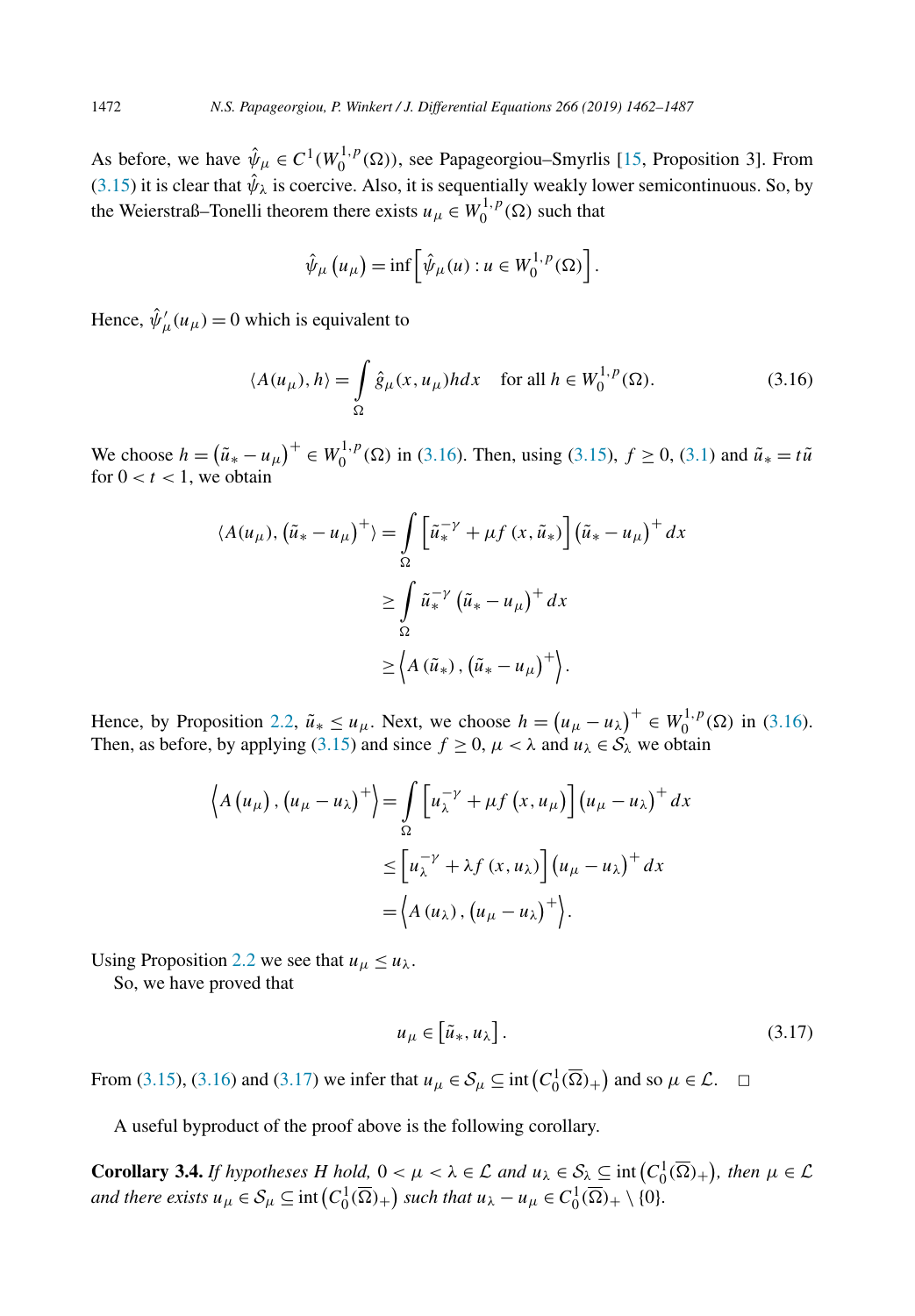<span id="page-11-0"></span>In fact using hypotheses  $H(v)$ , (vi) we can improve the conclusion of the corollary above.

**Proposition 3.5.** *If hypotheses H hold*,  $0 < \mu < \lambda \in \mathcal{L}$  *and if*  $u_{\lambda} \in \mathcal{S}_{\lambda} \subseteq \text{int}\left(C_0^1(\overline{\Omega})_+\right)$ , then  $\mu \in \mathcal{L}$ *and there exists*  $u_{\mu} \in S_{\mu} \subseteq \text{int}\left(C_0^1(\overline{\Omega})_+\right)$  *such that*  $u_{\lambda} - u_{\mu} \in \text{int}\left(C_0^1(\overline{\Omega})_+\right)$ .

**Proof.** From Corollary [3.4](#page-10-0) we already know that  $\mu \in \mathcal{L}$  and we can find  $u_{\lambda} \in \mathcal{S}_{\mu} \subseteq \text{int}\left(C_0^1(\overline{\Omega})_+\right)$ such that  $u_{\lambda} - u_{\mu} \in C_0^1(\overline{\Omega})_+ \setminus \{0\}$ . Let  $\rho = ||u_{\lambda}||_{\infty}$  and let  $\hat{\xi}_{\rho} > 0$  be as postulated by hypothesis H(vi). Since  $u_{\mu} \in S_{\mu} \subseteq \text{int}(C_0^1(\overline{\Omega})_+)$ ,  $u_{\lambda} \in S_{\lambda} \subseteq \text{int}(C_0^1(\overline{\Omega})_+)$ ,  $u_{\mu} \le u_{\lambda}$  and because of hypotheses  $H(v)$ , (vi) we derive

$$
-\Delta_{p}u_{\mu}(x) + \lambda \hat{\xi}_{\rho}u_{\mu}(x)^{p-1} - u_{\mu}(x)^{-\gamma}
$$
  
\n
$$
= \mu f(x, u_{\mu}(x)) + \lambda \hat{\xi}_{\rho}u_{\mu}(x)^{p-1}
$$
  
\n
$$
= \lambda f(x, u_{\mu}(x)) + \lambda \hat{\xi}_{\rho}u_{\mu}(x)^{p-1} - (\lambda - \mu)f(x, u_{\mu}(x))
$$
  
\n
$$
< \lambda f(x, u_{\lambda}(x)) + \lambda \hat{\xi}_{\rho}u_{\lambda}(x)^{p-1}
$$
  
\n
$$
= -\Delta_{p}u_{\lambda}(x) + \lambda \hat{\xi}_{\rho}u_{\lambda}^{p-1} - u_{\lambda}(x)^{-\gamma}
$$
\n(3.18)

for a.a.  $x \in \Omega$ . Let  $\hat{h}_0(x) = (\lambda - \mu)f(x, u_\mu(x))$ . Since  $u_\mu \in \text{int}\left(C_0^1(\overline{\Omega})_+\right)$  and using hypothesis H(v), we see that  $0 \lt \hat{h}_0$ . Therefore, from (3.18) and the singular strong comparison principle, see Papageorgiou–Smyrlis [\[15,](#page-25-0) Proposition 4], we conclude that  $u_{\lambda} - u_{\mu} \in \text{int} (C_0^1(\overline{\Omega})_+)$ .  $\square$ 

We set  $\lambda^* = \sup \mathcal{L}$ .

**Proposition 3.6.** *If hypotheses H hold, then*  $\lambda^* < \infty$ *.* 

**Proof.** Recall that

$$
\lim_{s \to +\infty} \frac{f(x, s)}{s^{p-1}} = +\infty \quad \text{uniformly for a.a. } x \in \Omega,
$$

see hypotheses H(ii), (iii). Therefore, for a given  $k > \hat{\lambda}_1$ , there exists  $M > 0$  such that

$$
f(x, s) \ge ks^{p-1} \quad \text{for a.a. } x \in \Omega \text{ and for all } s \ge M. \tag{3.19}
$$

On the other hand, we have

$$
s^{-\gamma} + \lambda f(x, s) \ge M^{-\gamma} + \lambda f(x, s) \tag{3.20}
$$

for a.a.  $x \in \Omega$ , for all  $0 \le s \le M$  and for all  $\lambda > 0$ . Note that, since  $f \ge 0$ ,

$$
\lim_{s \to 0^+} \frac{M^{-\gamma} + \lambda f(x, s)}{s^{p-1}} = +\infty \quad \text{uniformly for a.a. } x \in \Omega,
$$

which implies that there exists  $\delta_{\lambda} > 0$  such that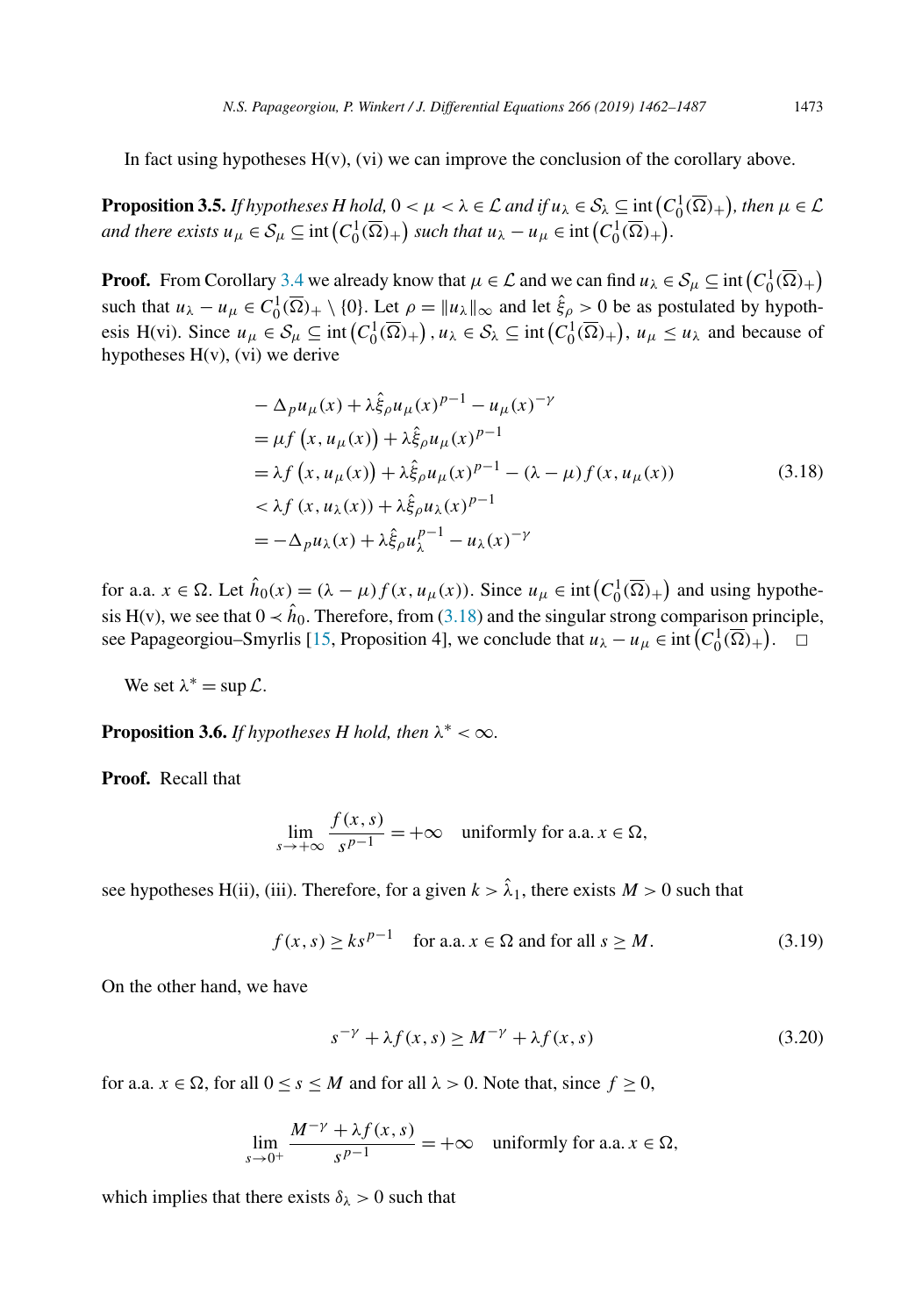$$
M^{-\gamma} + \lambda f(x, s) \ge \hat{\lambda}_1 s^{p-1} \quad \text{for a.a. } x \in \Omega \text{ and for all } 0 \le s \le \delta_{\lambda}.
$$

Combining this with  $(3.20)$  we see that

$$
s^{-\gamma} + \lambda f(x, s) \ge \hat{\lambda}_1 s^{p-1} \quad \text{for a.a. } x \in \Omega \text{ and for all } 0 \le s \le \delta_\lambda. \tag{3.21}
$$

Finally, note that on account of hypothesis H(v), there exists  $\tilde{\lambda} \ge 1$  large enough such that

$$
s^{-\gamma} + \tilde{\lambda} f(x, s) \ge M^{-\gamma} + \tilde{\lambda} m_{\delta_{\tilde{\lambda}}} \ge \hat{\lambda}_1 M^{p-1} \ge \hat{\lambda}_1 s^{p-1}
$$
 (3.22)

for a.a.  $x \in \Omega$  and for all  $\delta_{\tilde{\lambda}} \le s \le M$ . Combining [\(3.19\)](#page-11-0), (3.21), and (3.22) we conclude that

$$
s^{-\gamma} + \tilde{\lambda} f(x, s) \ge \hat{\lambda}_1 s^{p-1} \quad \text{for a.a. } x \in \Omega \text{ and for all } s \ge 0.
$$
 (3.23)

Let  $\lambda > \tilde{\lambda}$  and suppose that  $\lambda \in \mathcal{L}$ . There exists  $u_{\lambda} \in \mathcal{S}_{\lambda} \subseteq \text{int}(C_0^1(\overline{\Omega})_+)$ . Let  $t > 0$  be such that

$$
t\hat{u}_1 \le u_\lambda. \tag{3.24}
$$

Assume that  $t > 0$  is the largest positive real number for which (3.24) holds. Let  $\rho = ||u_\lambda||_\infty$  and let  $\hat{\xi}_{\rho} > 0$  be as postulated by hypothesis H(vi). Applying (3.24), hypothesis H(vi) and (3.23) gives

$$
-\Delta_{p}u_{\lambda}(x) + \lambda \hat{\xi}_{\rho}u_{\lambda}(x)^{p-1} - u_{\lambda}(x)^{-\gamma}
$$
  
\n
$$
= \lambda f(x, u_{\lambda}(x)) + \lambda \hat{\xi}_{\rho}u_{\lambda}(x)^{p-1}
$$
  
\n
$$
\geq \lambda f(x, t\hat{u}_{1}(x)) + \lambda \hat{\xi}_{\rho} (t\hat{u}_{1}(x))^{p-1}
$$
  
\n
$$
= \tilde{\lambda} f(x, t\hat{u}_{1}(x)) + \lambda \hat{\xi}_{\rho} (t\hat{u}_{1}(x))^{p-1} + (\lambda - \tilde{\lambda}) f(x, t\hat{u}_{1}(x))
$$
  
\n
$$
\geq \hat{\lambda}_{1} (t\hat{u}_{1}(x))^{p-1} + \lambda \hat{\xi}_{\rho} (t\hat{u}_{1}(x))^{p-1}
$$
  
\n
$$
\geq -\Delta_{p} (t\hat{u}_{1}(x)) + \lambda \hat{\xi}_{\rho} (t\hat{u}_{1}(x))^{p-1} - (t\hat{u}_{1}(x))^{-\gamma} \text{ for a.a. } x \in \Omega.
$$
 (3.25)

We set  $\tilde{h}_0(x) = (\lambda - \tilde{\lambda}) f(x, t\hat{u}_1(x))$ . We see that since  $\hat{u}_1 \in \text{int}(C_0^1(\overline{\Omega})_+)$  and because of hypothesis H(v), we have  $0 \lt \tilde{h}_0$ . Therefore, from (3.25) and Papageorgiou–Smyrlis [\[15,](#page-25-0) Proposition 4] we infer that  $u_{\lambda} - t\hat{u}_1 \in \text{int}\left(C_0^1(\overline{\Omega})_+\right)$  which contradicts the maximality of  $t > 0$ , see (3.24). This shows that  $\lambda \notin \mathcal{L}$  and so  $\lambda^* \leq \tilde{\lambda} < +\infty$ .  $\Box$ 

Next we show that the critical parameter  $\lambda^* > 0$  is admissible.

# **Proposition 3.7.** *If hypotheses H hold, then*  $\lambda^* \in \mathcal{L}$ *.*

**Proof.** Consider a sequence  $\{\lambda_n\}_{n\geq 1} \subseteq (0, \lambda^*) \subseteq \mathcal{L}$  such that  $\lambda_n \to (\lambda^*)^-$  as  $n \to \infty$ . From the proof of Proposition [3.3](#page-9-0) we know that there exists  $u_n \in S_{\lambda_n} \subseteq \text{int}\left(C_0^1(\overline{\Omega})_+\right)$  for each  $n \in \mathbb{N}$  such that

<span id="page-12-0"></span>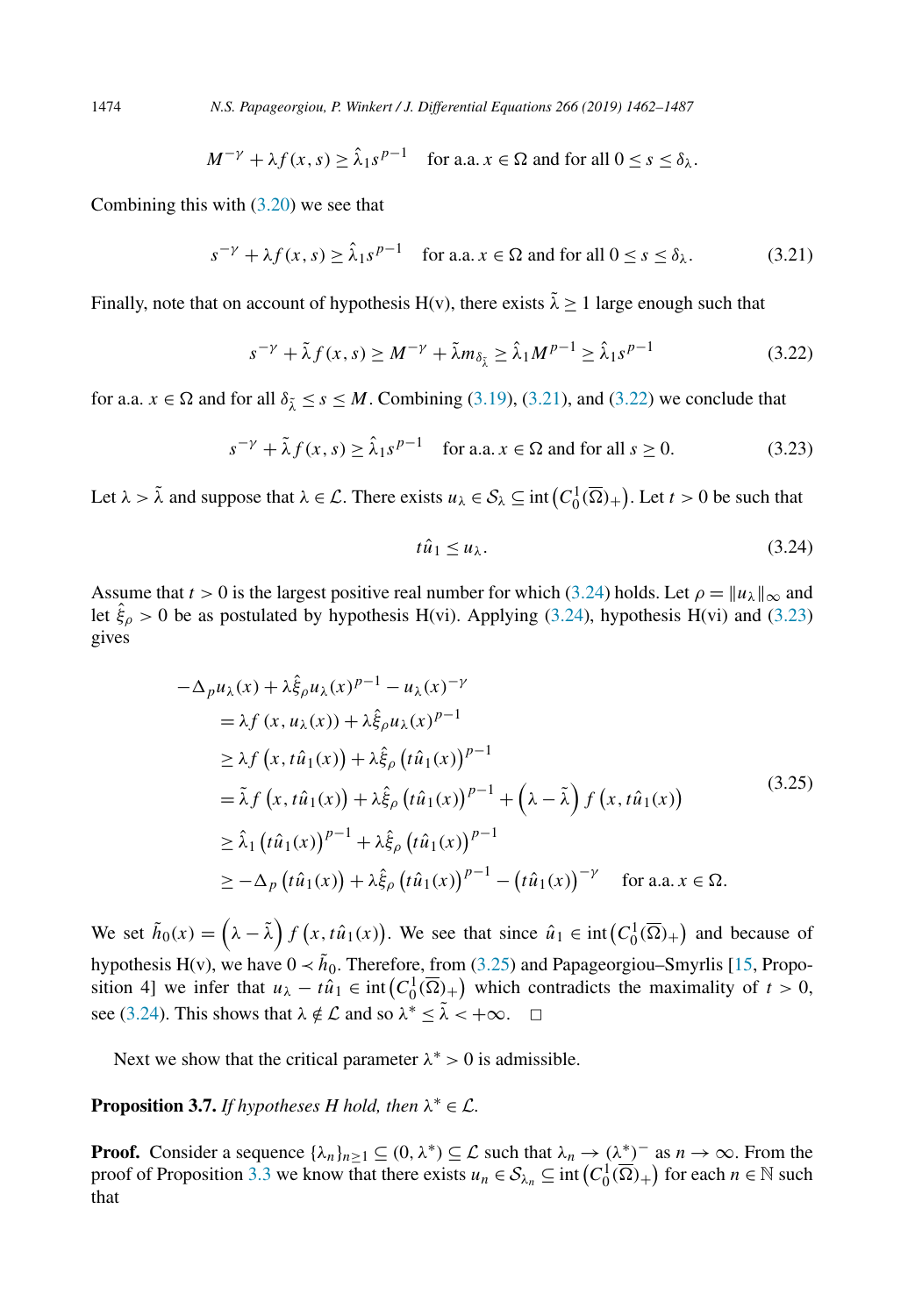$$
\{u_n\}_{n\geq 1} \text{ is increasing and } \tilde{u}_* = t\tilde{u} \leq u_n \quad \text{for all } n \in \mathbb{N}. \tag{3.26}
$$

<span id="page-13-0"></span>Let  $\hat{\psi}_{\lambda_n} \in C^1(W_0^{1,p}(\Omega))$  be as in the proof of Proposition [3.3](#page-9-0) resulting from the truncation of the reaction of  $(P_\lambda)$  $(P_\lambda)$  with  $\lambda$  replaced by  $\lambda_n$  at  $\{\tilde{u}_*(x), u_{n+1}(x)\} = \{t\tilde{u}(x), u_{n+1}(x)\}\)$ , see [\(3.15\)](#page-9-0). We know that  $u_n \in [\tilde{u}_*, u_{n+1}]$  is the minimizer of  $\hat{\psi}_{\lambda_n}$ . Therefore, because of [\(3.15\)](#page-9-0) with  $u_{\lambda} = u_{n+1}$ and hypothesis  $H(v)$ , we have

$$
\hat{\psi}_{\lambda_n}(u_n) \leq \hat{\psi}_{\lambda_n}(\tilde{u}_*) = \frac{1}{p} \|\nabla \tilde{u}_*\|_p^p - \int_{\Omega} \left[\tilde{u}^{1-\gamma} + \lambda_n f(x, \tilde{u}_*) \tilde{u}_*\right] dx
$$
\n
$$
= \frac{t^p}{p} \|\nabla \tilde{u}\|_p^p - t^{1-\gamma} \int_{\Omega} \tilde{u}^{1-\gamma} dx - \lambda_n \int_{\Omega} f(x, \tilde{u}_*) \tilde{u}_* dx
$$
\n
$$
< \frac{t^p}{p} \|\nabla \tilde{u}\|_p^p - t^{1-\gamma} \int_{\Omega} \tilde{u}^{1-\gamma} dx.
$$
\n(3.27)

We know that

$$
\|\nabla \tilde{u}\|_p^p = \int\limits_{\Omega} \tilde{u}^{1-\gamma} dx,
$$

see (3.27). Hence, since *t* ∈ (0, 1),

$$
t^p \|\nabla \tilde{u}\|_p^p \leq t^{1-\gamma} \int\limits_{\Omega} \tilde{u}^{1-\gamma} dx.
$$

This finally gives

$$
\hat{\psi}_{\lambda_n}(u_n) < 0 \quad \text{for all } n \in \mathbb{N},\tag{3.28}
$$

see (3.27).

Consider now the Carathéodory function  $\tilde{g}_{\lambda_n} : \Omega \times \mathbb{R} \to \mathbb{R}$  defined by

$$
\tilde{g}_{\lambda_n}(x,s) = \begin{cases} \tilde{u}_*(x)^{-\gamma} + \lambda_n f(x, \tilde{u}_*(x)) & \text{if } s \le \tilde{u}_*(x), \\ s^{-\gamma} + \lambda_n f(x,s) & \text{if } \tilde{u}_*(x) < s. \end{cases} \tag{3.29}
$$

We set  $\tilde{G}_{\lambda_n}(x, s) = \int_0^s \tilde{g}_{\lambda_n}(x, t)dt$  and consider the  $C^1$ -functional  $\tilde{\varphi}_{\lambda_n}: W_0^{1,p}(\Omega) \to \mathbb{R}$  defined by

$$
\tilde{\varphi}_{\lambda_n}(u) = \frac{1}{p} \|\nabla u\|_p^p - \int_{\Omega} \tilde{G}_{\lambda_n}(x, u) dx.
$$

Note that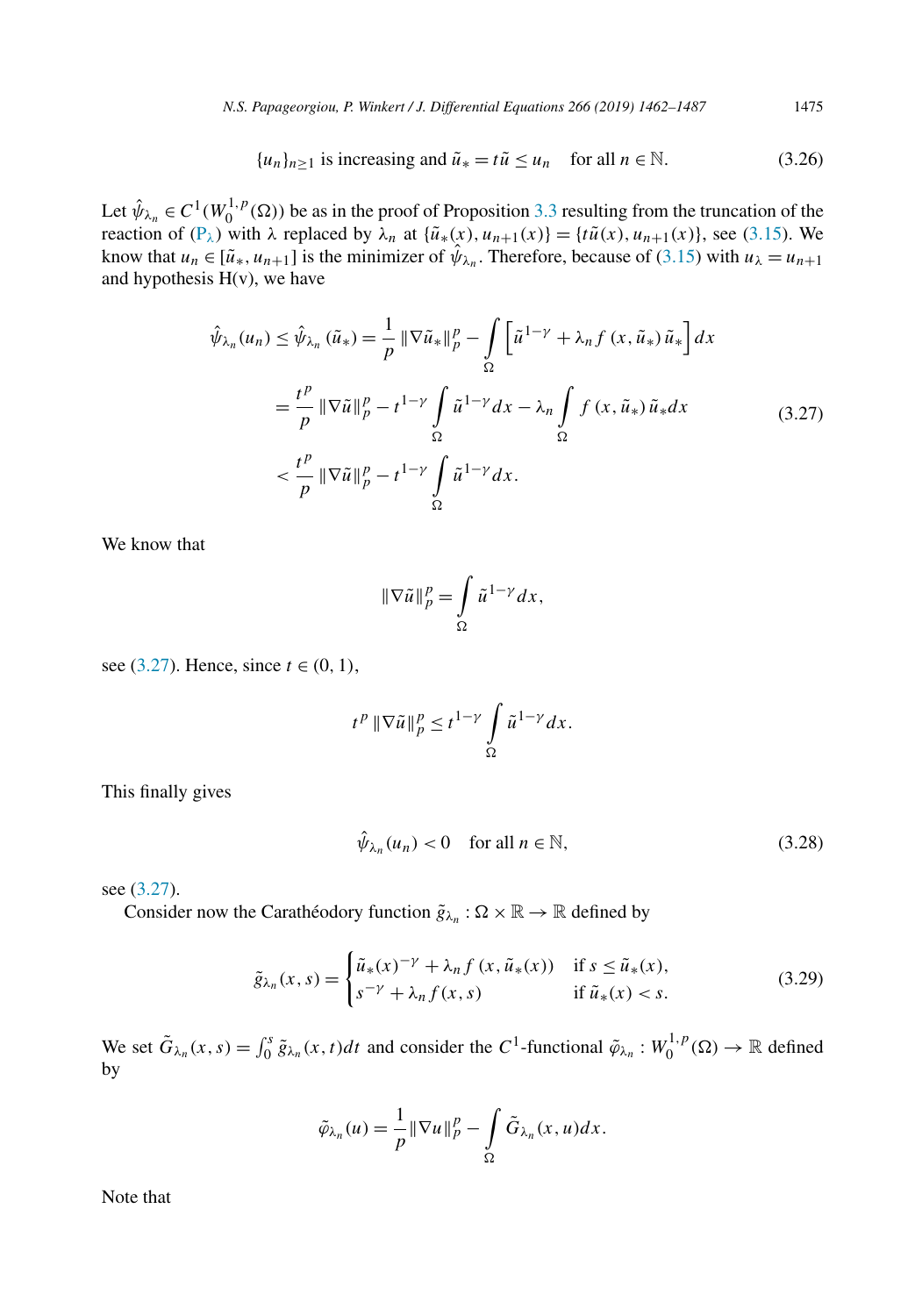<span id="page-14-0"></span>1476 *N.S. Papageorgiou, P. Winkert / J. Differential Equations 266 (2019) 1462–1487*

$$
\tilde{\varphi}_{\lambda_n}\big|_{\left[\tilde{u}_*,u_{n+1}\right]}=\hat{\psi}_{\lambda_n}\big|_{\left[\tilde{u}_*,u_{n+1}\right]}.
$$

Then, see [\(3.28\)](#page-13-0), we have  $\tilde{\varphi}_{\lambda_n}(u_n) < 0$  for all  $n \in \mathbb{N}$  and so

$$
\|\nabla u_n\|_p^p - \int_{\Omega} p\tilde{G}_{\lambda_n}(x, u_n)dx < 0.
$$

Applying [\(3.29\)](#page-13-0) and the fact that  $u_n \in [\tilde{u}_*, u_{n+1}]$  leads to

$$
\|\nabla u_n\|_p^p - \int_{\Omega} p\left[\tilde{u}_*^{1-\gamma} + \lambda_n f(x, \tilde{u}_*)\right] \tilde{u}_* dx
$$
  
 
$$
-\frac{p}{1-\gamma} \int_{\Omega} \left[u_n^{1-\gamma} - u_*^{1-\gamma}\right] - \lambda_n p \int_{\Omega} \left[F(x, u_n) - F(x, \tilde{u}_*)\right] dx < 0.
$$
 (3.30)

Moreover, we know that

$$
\langle A(u_n), h \rangle = \int_{\Omega} \tilde{g}_{\lambda_n}(x, u_n) h dx \quad \text{for all } h \in W_0^{1, p}(\Omega) \text{ and for all } n \in \mathbb{N}.
$$
 (3.31)

Choosing  $h = u_n \in W_0^{1,p}(\Omega)$  in (3.31) and applying [\(3.29\)](#page-13-0) and the fact that  $u_n \in [\tilde{u}_*, u_{n+1}]$ yields

$$
-\|\nabla u_n\|_p^p + \int\limits_{\Omega} \left[ u_n^{1-\gamma} + \lambda_n f(x, u_n) u_n \right] dx = 0 \quad \text{for all } n \in \mathbb{N}.
$$
 (3.32)

Adding  $(3.30)$  and  $(3.32)$  we obtain

$$
\int_{\Omega} \hat{\eta}_{\lambda_n}(x, u_n) dx \le M_1 \quad \text{for some } M_1 > 0 \text{ and for all } n \in \mathbb{N}.
$$
 (3.33)

Suppose that  $\{u_n\}_{n\geq 1} \subseteq W_0^{1,p}(\Omega)$  is not bounded. By passing to a subsequence if necessary, we may assume that  $||u_n|| \to +\infty$ . We set  $y_n = \frac{u_n}{||u_n||}$  for  $n \in \mathbb{N}$ . Then we have  $||y_n|| = 1$  and  $y_n \ge 0$ for all  $n \in \mathbb{N}$ . So, we may assume that

$$
y_n \stackrel{w}{\rightarrow} y
$$
 in  $W_0^{1,p}(\Omega)$  and  $y_n \rightarrow y$  in  $L^r(\Omega)$ , with  $y \ge 0$ . (3.34)

First assume that  $y \neq 0$  and set  $\Omega^* = \{x \in \Omega : y(x) > 0\}$ . We have  $|\Omega^*|_N > 0$  and  $u_n(x) \to +\infty$ for all  $x \in \Omega^*$ . We have

$$
\frac{F(x, u_n(x))}{\|u_n\|^p} = \frac{F(x, u_n(x))}{u_n(x)^p} y_n(x)^p \to +\infty \quad \text{for a.a. } x \in \Omega^*
$$

and so, by Fatou's Lemma,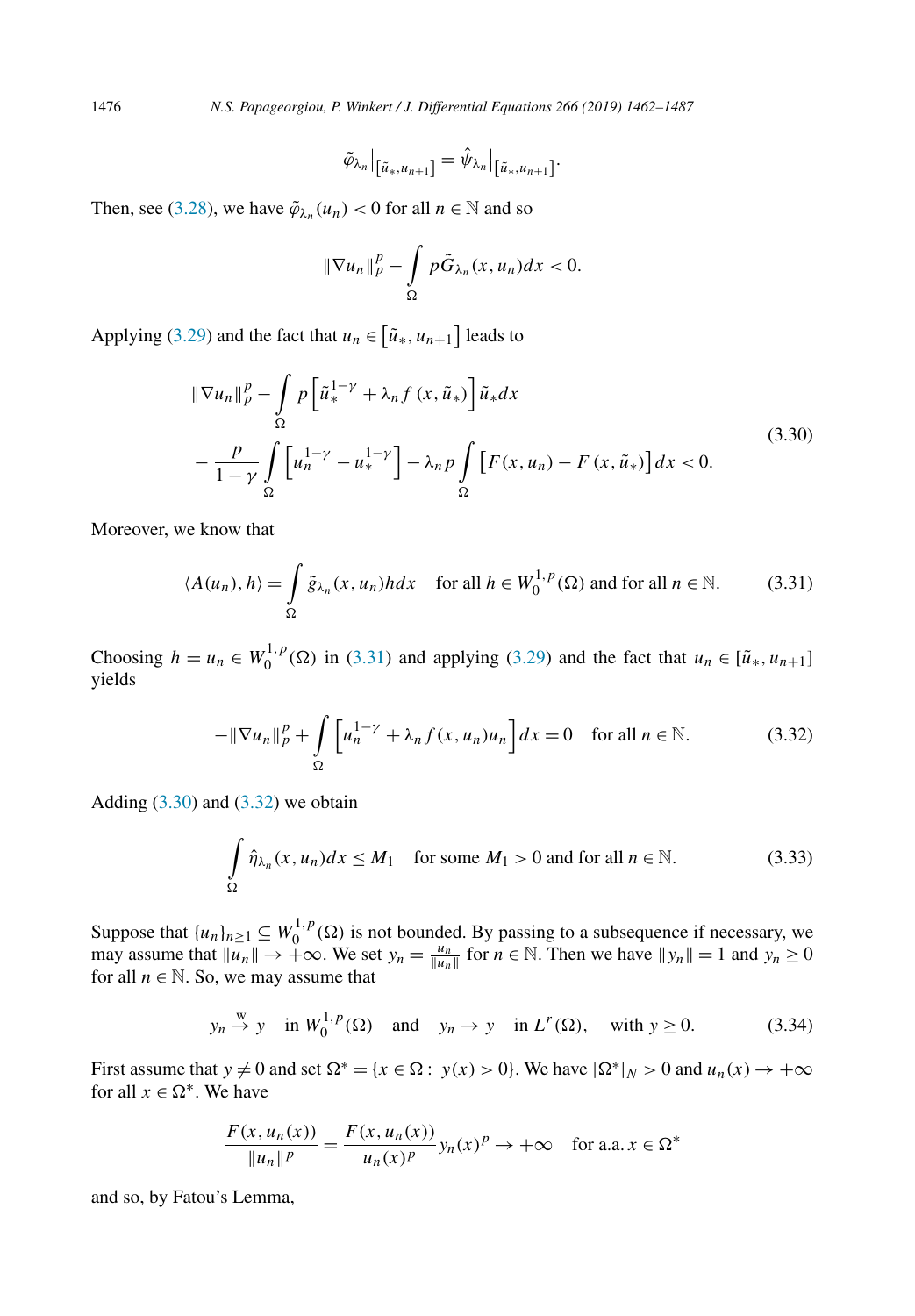<span id="page-15-0"></span>*N.S. Papageorgiou, P. Winkert / J. Differential Equations 266 (2019) 1462–1487* 1477

$$
\int_{\Omega^*} \frac{F(x, u_n)}{\|u_n\|^p} dx \to +\infty.
$$
\n(3.35)

Since  $F \geq 0$ , we have

$$
\int_{\Omega^*} \frac{F(x, u_n)}{\|u_n\|^p} dx \le \int_{\Omega} \frac{F(x, u_n)}{\|u_n\|^p} dx
$$

and so, by (3.35),

$$
\int_{\Omega} \frac{F(x, u_n)}{\|u_n\|^p} dx \to +\infty.
$$
\n(3.36)

Hypothesis H(iii) implies that

 $0 \leq \hat{\eta}_{\lambda_n}(x, u_n(x)) + \tau_{\lambda^*}(x)$  for a.a.  $x \in \Omega$  and for all  $n \in \mathbb{N}$ .

Then

$$
\frac{p}{1-\gamma}u_n(x)^{1-\gamma} + pF(x, u_n(x)) \le u_n(x)^{1-\gamma} + \lambda_n f(x, u_n(x))u_n(x) + \tau_{\lambda^*}(x) \tag{3.37}
$$

for a.a.  $x \in \Omega$  and for all  $n \in \mathbb{N}$ .

From [\(3.31\)](#page-14-0) with  $h = u_n \in W_0^{1,p}(\Omega)$  we obtain by using [\(3.29\)](#page-13-0) and [\(3.26\)](#page-13-0)

$$
\|\nabla u_n\|_p^p = \int\limits_{\Omega} \left[ u_n^{1-\gamma} + \lambda_n f(x, u_n) u_n \right] dx \quad \text{for all } n \in \mathbb{N}.
$$
 (3.38)

Applying (3.38) in (3.37) gives

$$
p\lambda_n \int\limits_{\Omega} F(x, u_n) dx \leq \|\nabla u_n\|_p^p + \|\tau_{\lambda^*}\|_1.
$$

Hence

$$
p\lambda_n \int_{\Omega} \frac{F(x, u_n)}{\|u_n\|^p} dx \le \|\nabla y_n\|_p^p + \frac{\|\tau_{\lambda^*}\|_1}{\|u_n\|^p} \quad \text{for all } n \in \mathbb{N}.
$$
 (3.39)

Comparing (3.36) and (3.39) we have a contradiction.

Next suppose that  $y = 0$ . For  $\mu > 0$  we set  $v_n = (p\mu)^{\frac{1}{p}} y_n$  for all  $n \in \mathbb{N}$ . Then  $v_n \in$  $\int_{0}^{1} (C_0^1(\overline{\Omega})_+)$  and  $v_n \to 0$  in  $L^r(\Omega)$ , see [\(3.34\)](#page-14-0) and recall that  $y = 0$ . Then, by [\(3.29\)](#page-13-0), we get

$$
\int_{\Omega} \tilde{G}_{\lambda_n}(x, v_n) dx \to 0 \quad \text{as } n \to \infty.
$$
\n(3.40)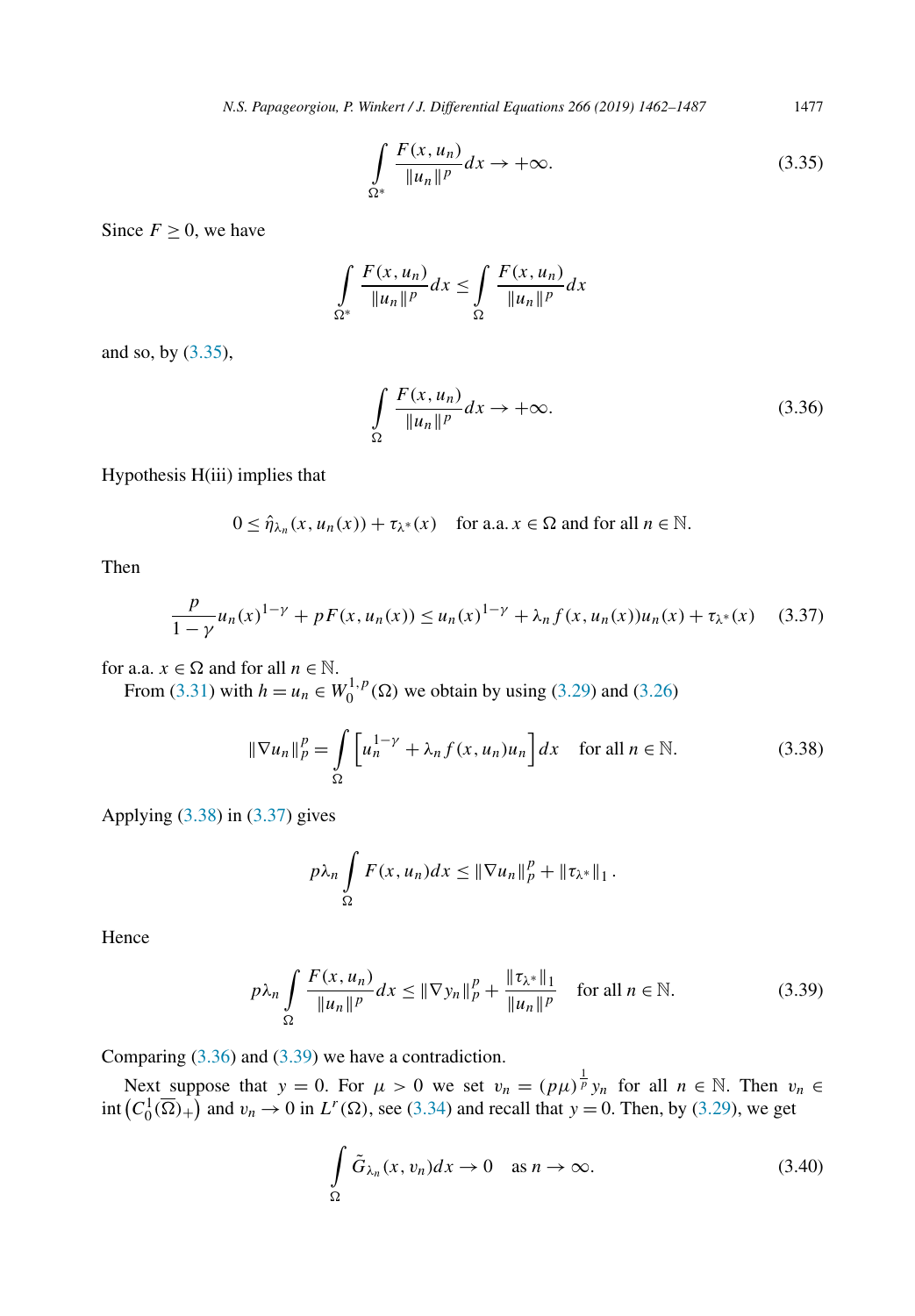Since  $||u_n|| \to +\infty$ , there exists a number  $n_0 \in \mathbb{N}$  such that

$$
(p\mu)^{\frac{1}{p}} \frac{1}{\|u_n\|} \le 1 \quad \text{for all } n \ge n_0. \tag{3.41}
$$

Moreover, let  $t_n \in [0, 1]$  be such that

$$
\tilde{\varphi}_{\lambda_n}(t_nu_n)=\max_{0\leq t\leq 1}\tilde{\varphi}_{\lambda_n}(tu_n),\quad n\in\mathbb{N}.
$$

Applying (3.41), the representation  $||y_n|| = 1$  for all  $n \in \mathbb{N}$  and [\(3.40\)](#page-15-0) leads to

$$
\tilde{\varphi}_{\lambda_n}(t_n u_n) \ge \tilde{\varphi}_{\lambda_n}(v_n) \quad \text{for all } n \ge n_0
$$
\n
$$
= \mu \|\nabla y_n\|_p^p - \int_{\Omega} \tilde{G}_{\lambda_n}(x, v_n) dx
$$
\n
$$
= \mu - \int_{\Omega} \tilde{G}(x, v_n) dx \ge \frac{\mu}{2} \quad \text{for all } n \ge n_1 \ge n_0.
$$
\n(3.42)

But recall that  $\mu > 0$  is arbitrary. So, from (3.42) we infer that

$$
\tilde{\varphi}_{\lambda_n}(t_n u_n) \to +\infty \quad \text{as } n \to \infty. \tag{3.43}
$$

We have

$$
\tilde{\varphi}_{\lambda_n}(0) = 0
$$
 and  $\tilde{\varphi}_{\lambda_n}(u_n) < 0$  for all  $n \in \mathbb{N}$ .

From this and (3.43) it follows that  $t_n \in (0, 1)$  for all  $n \ge n_2$ . Therefore, we obtain

$$
\frac{d}{dt}\tilde{\varphi}_{\lambda_n}(tu_n)\big|_{t=t_0} = 0 \quad \text{for all } n \ge n_2
$$

which means

$$
\|\nabla(t_n u_n)\|_p^p = \int\limits_{\Omega} \tilde{g}_{\lambda_n}(x, t_n u_n) u_n dx
$$

and so

$$
p\tilde{\varphi}_{\lambda_n}(t_nu_n)+p\int\limits_{\Omega}\tilde{G}_{\lambda_n}(x,t_nu_n)dx=\int\limits_{\Omega}\tilde{g}_{\lambda_n}(x,t_nu_n)(t_nu_n)dx.
$$

Then we use hypothesis H(iii), [\(3.29\)](#page-13-0) and recall that  $t_n \in (0, 1)$  for all  $n \ge n_2$  to get

$$
p\tilde{\varphi}_{\lambda_n}(t_nu_n)\leq \int\limits_{\Omega}\hat{\eta}_{\lambda_n}(x,u_n)dx+M_2
$$

<span id="page-16-0"></span>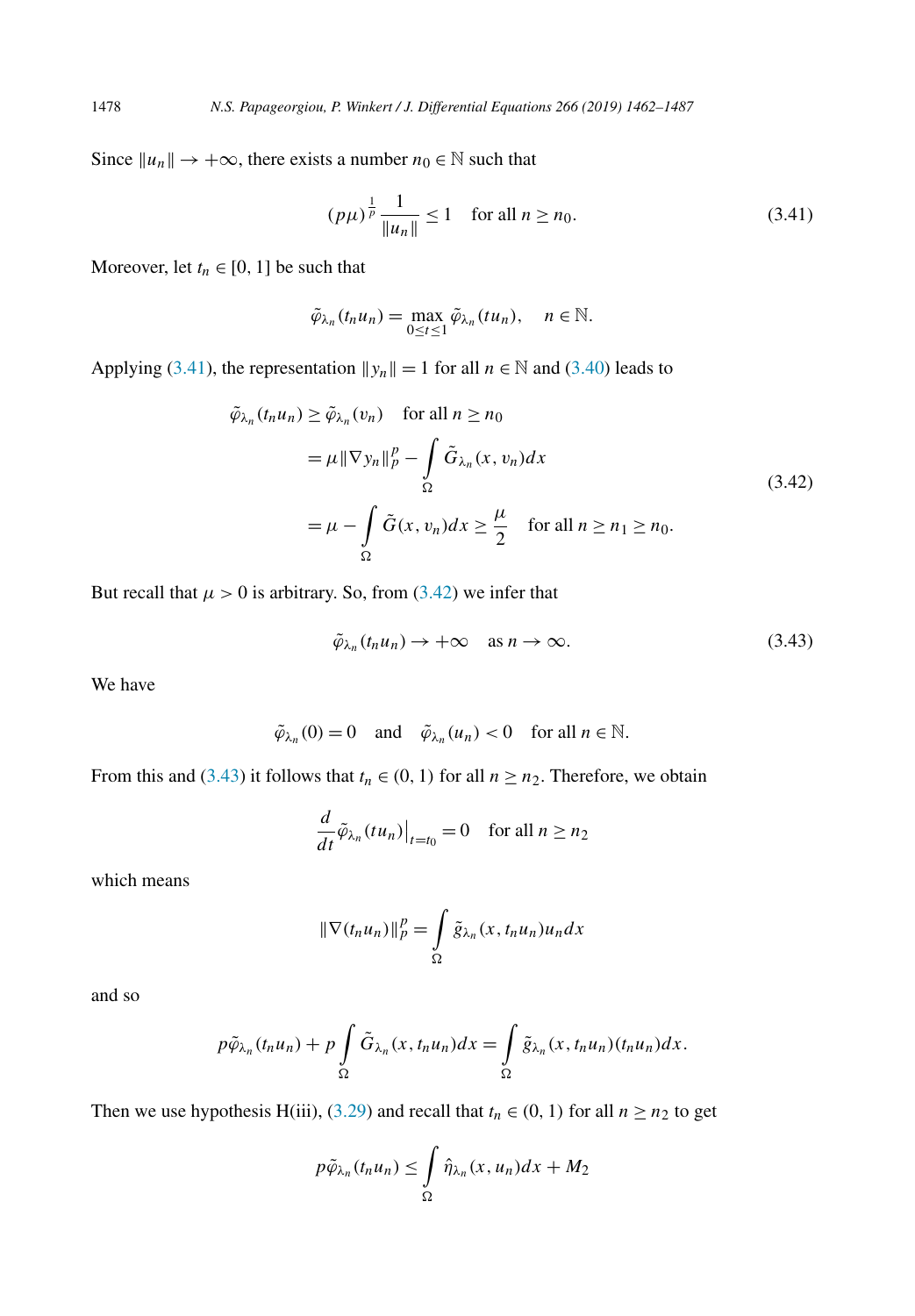<span id="page-17-0"></span>for some  $M_2 > 0$  and for all  $n \ge n_2$ . Taking [\(3.43\)](#page-16-0) into account gives

$$
\int\limits_{\Omega} \hat{\eta}_{\lambda_n}(x, u_n) dx \to +\infty \quad \text{as } n \to \infty.
$$

But this last convergence contradicts [\(3.33\)](#page-14-0).

It follows that  $\{u_n\}_{n\geq 1} \subseteq W_0^{1,p}(\Omega)$  is bounded and so we may assume that

$$
u_n \stackrel{w}{\rightarrow} u^*
$$
 in  $W_0^{1,p}(\Omega)$  and  $u_n \rightarrow u^*$  in  $L^r(\Omega)$  with  $u^* \ge \tilde{u}_*$ . (3.44)

Choosing  $h = u_n - u^* \in W_0^{1,p}(\Omega)$  in [\(3.31\)](#page-14-0), recalling that  $u_n^{-\gamma} \in L^{r'}(\Omega)$  with  $\frac{1}{r} + \frac{1}{r'} = 1$ , passing to the limit as  $n \to \infty$  and applying (3.44) results in

$$
\lim_{n\to\infty}\langle A(u_n),u_n-u^*\rangle=0.
$$

Since *A* has the  $(S)$ <sub>+</sub>-property, see Proposition [2.2,](#page-3-0) we infer that

$$
u_n \to u^*
$$
 in  $W_0^{1,p}(\Omega)$ . (3.45)

So, if we pass to the limit in  $(3.31)$  and apply  $(3.45)$ , then we obtain

$$
\langle A(u^*), h \rangle = \int_{\Omega} \tilde{g}_{\lambda^*}(x, u^*) h dx \quad \text{for all } h \in W_0^{1, p}(\Omega) \text{ with } u^* \ge \tilde{u}_*.
$$

Therefore, we have

$$
\langle A(u^*), h \rangle = \int_{\Omega} \left[ (u^*)^{-\gamma} + \lambda^* f(x, u^*) \right] h dx \quad \text{for all } h \in W_0^{1, p}(\Omega).
$$

Hence,  $u^* \in S_{\lambda^*} \subseteq \text{int}\left(C_0^1(\overline{\Omega})_+\right)$  and  $\lambda^* \in \mathcal{L}$ .  $\Box$ 

In summary, we have proved that

$$
\mathcal{L}=\left( 0,\lambda^{\ast}\right] .
$$

Next we show that we have two solutions for all  $\lambda \in (0, \lambda^*)$ .

**Proposition 3.8.** *If hypotheses H hold* and  $0 < \lambda < \lambda^*$ , *then problem*  $(P_{\lambda})$  $(P_{\lambda})$  *has two positive solutions*  $u_0$ ,  $\hat{u} \in \text{int}\left(C_0^1(\overline{\Omega})_+\right)$ .

**Proof.** From Proposition [3.7](#page-12-0) we know that  $\lambda^* \in \mathcal{L}$ . So, there exists  $u^* \in \mathcal{S}_{\lambda^*} \subseteq \text{int}(C_0^1(\overline{\Omega})_+),$ see Corollary [3.2.](#page-9-0) According to Proposition [3.5](#page-11-0) we can find  $u_0 \in S_\lambda \subseteq \text{int}(C_0^1(\overline{\Omega})_+)$  such that

$$
u^* - u_0 \in \text{int}\left(C_0^1(\overline{\Omega})_+\right). \tag{3.46}
$$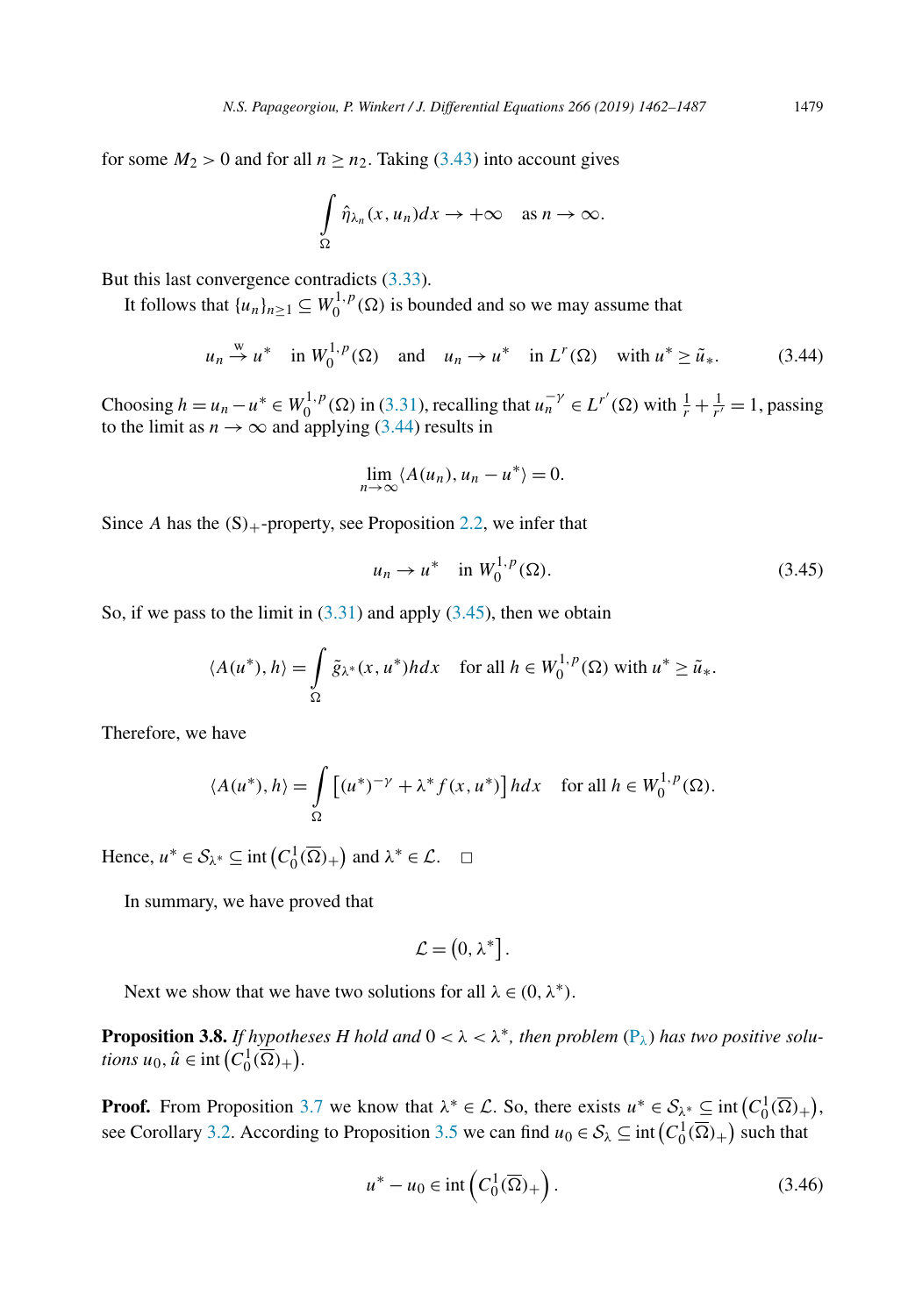Moreover, let  $\vartheta \in (0, \lambda) \subseteq \mathcal{L}$  and  $u_{\vartheta} \in S_{\vartheta} \subseteq \text{int}(C_0^1(\overline{\Omega})_+)$  be such that

$$
u_0 - u_{\vartheta} \in \text{int}\left(C_0^1(\overline{\Omega})_+\right),\tag{3.47}
$$

again by Proposition  $3.5$ . From  $(3.46)$  and  $(3.47)$  it follows that

$$
u_0 \in \inf_{C_0^1(\overline{\Omega})} \left[ u_{\vartheta}, u^* \right]. \tag{3.48}
$$

We consider the Carathéodory functions  $k_{\lambda}$ ,  $\hat{k}_{\lambda}$  :  $\Omega \times \mathbb{R} \to \mathbb{R}$  defined by

$$
k_{\lambda}(x,s) = \begin{cases} u_{\vartheta}(x)^{-\gamma} + \lambda f(x, u_{\vartheta}(x)) & \text{if } s \le u_{\vartheta}(x), \\ s^{-\gamma} + \lambda f(x,s) & \text{if } u_{\vartheta}(x) < s \end{cases} \tag{3.49}
$$

and

$$
\hat{k}_{\lambda}(x,s) = \begin{cases}\nu_{\vartheta}(x)^{-\gamma} + \lambda f(x, u_{\vartheta}(x)) & \text{if } s < u_{\vartheta}(x), \\
s^{-\gamma} + \lambda f(x,s) & \text{if } u_{\vartheta}(x) \le s \le u^*(x), \\
u^*(x)^{-\gamma} + \lambda f(x, u^*(x)) & \text{if } u^*(x) < s.\n\end{cases}
$$
\n(3.50)

We set  $K_{\lambda}(x, s) = \int_0^s k_{\lambda}(x, t)dt$ ,  $\hat{K}_{\lambda}(x, s) = \int_0^s \hat{k}_{\lambda}(x, t)dt$  and consider the  $C^1$ -functionals  $\sigma$ λ,  $\hat{\sigma}$ λ :  $W_0^{1,p}$  (Ω) → R defined by

$$
\sigma_{\lambda}(u) = \frac{1}{p} \|\nabla u\|_{p}^{p} - \int_{\Omega} K_{\lambda}(x, u) dx,
$$

$$
\hat{\sigma}_{\lambda}(u) = \frac{1}{p} \|\nabla u\|_{p}^{p} - \int_{\Omega} \hat{K}_{\lambda}(x, u) dx.
$$

From  $(3.49)$  and  $(3.50)$  it is clear that

$$
\sigma_{\lambda}|_{[u_{\vartheta},u^*]} = \hat{\sigma}_{\lambda}|_{[u_{\vartheta},u^*]}.
$$
\n(3.51)

Moreover, as in the proof of Proposition [3.1,](#page-5-0) using  $(3.49)$  and  $(3.50)$ , we show that

$$
K_{\sigma_{\lambda}} \subseteq [u_{\vartheta}) \cap \text{int}\left(C_0^1(\overline{\Omega})_+\right) \text{ and } K_{\hat{\sigma}_{\lambda}} \subseteq [u_{\vartheta}, u_{\lambda}] \cap \text{int}\left(C_0^1(\overline{\Omega})_+\right).
$$
 (3.52)

From (3.52) we see that we may assume that  $K_{\hat{\sigma}_{\lambda}} = \{u_0\}$ , otherwise we already have a second positive solution for problem  $(P_{\lambda})$  $(P_{\lambda})$ , see (3.50) and (3.52).

From (3.50) and since  $u_{\theta}^{-\gamma} \in L^{p'}(\Omega)$  we infer that  $\hat{\sigma}_{\lambda}$  is coercive and from the Sobolev embedding theorem, we know that  $\hat{\sigma}_{\lambda}$  is sequentially weakly lower semicontinuous. Therefore, we can find  $u_0^* \in W_0^{1,p}(\Omega)$  such that

$$
\hat{\sigma}_{\lambda}(u_0^*) = \inf \left[ \hat{\sigma}_{\lambda}(u) : u \in W_0^{1,p}(\Omega) \right]. \tag{3.53}
$$

<span id="page-18-0"></span>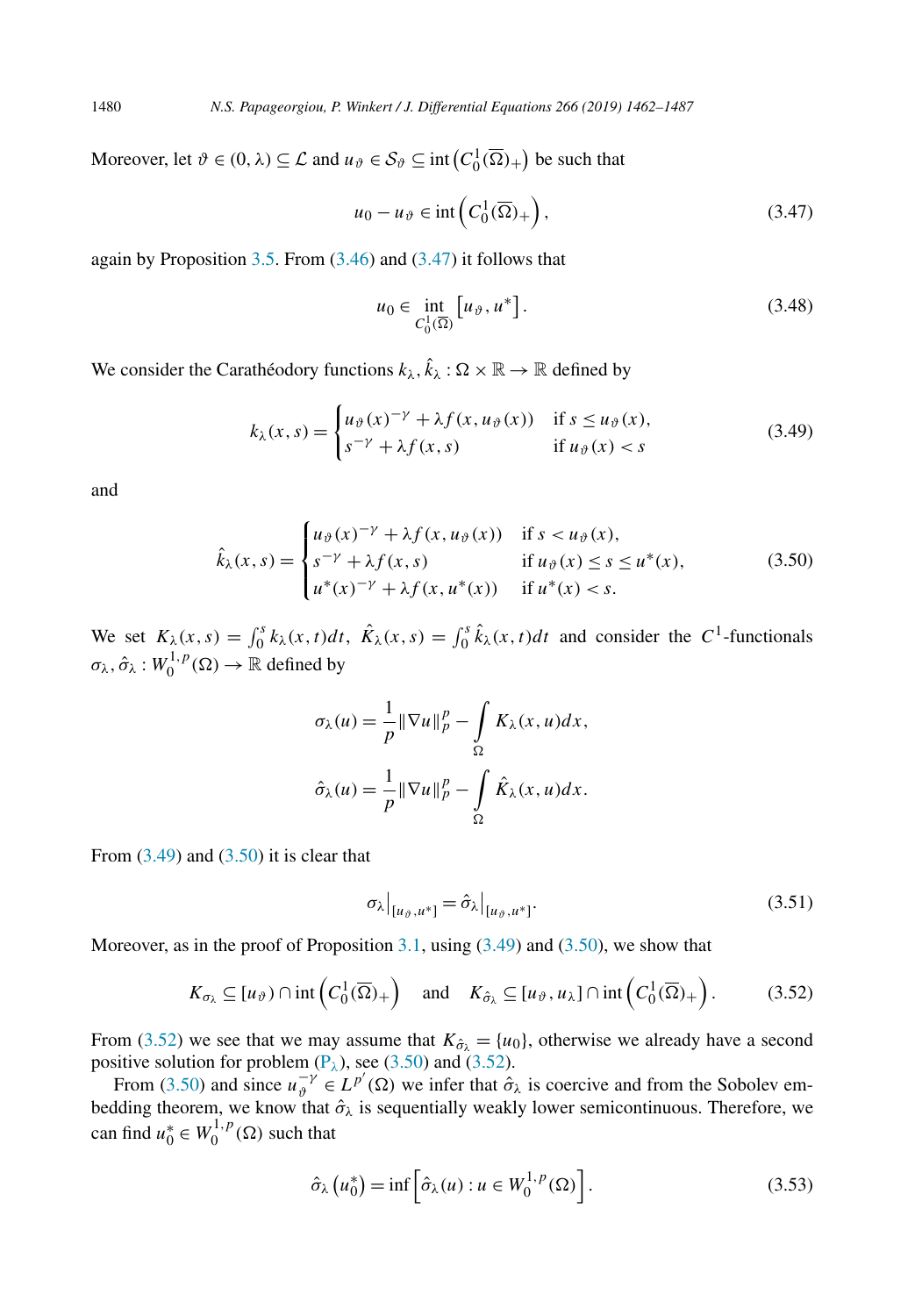<span id="page-19-0"></span>That means  $u_0^* \in K_{\hat{\sigma}_\lambda}$  and so  $u_0^* = u_0$ . From [\(3.48\)](#page-18-0), [\(3.51\)](#page-18-0) and [\(3.53\)](#page-18-0) it follows that  $u_0$  is a local  $C_0^1(\overline{\Omega})$ -minimizer of  $\sigma_{\lambda}$  and from [\[5\]](#page-25-0) and [\[13\]](#page-25-0) we know that

$$
u_0
$$
 is a local  $W_0^{1,p}(\Omega)$ -minimizer of  $\sigma_\lambda$ . (3.54)

We assume that  $K_{\sigma_{\lambda}}$  is finite or otherwise, on account of [\(3.49\)](#page-18-0) and [\(3.52\)](#page-18-0), we already have an infinity of positive smooth solutions for problem  $(P_\lambda)$  $(P_\lambda)$  and so we are done. From (3.54) we infer that there exists  $\rho \in (0, 1)$  small enough such that

$$
\sigma_{\lambda}(u_0) < \inf \left[ \sigma_{\lambda}(u) : \|u - u_0\| = \rho \right] = m_{\lambda},\tag{3.55}
$$

see Aizicovici–Papageorgiou–Staicu [\[1,](#page-25-0) Proof of Proposition 29].

Hypothesis H(ii) implies that if  $u \in \text{int}\left(C_0^1(\overline{\Omega})_+\right)$ , then

$$
\sigma_{\lambda}(tu) \to -\infty \quad \text{as } t \to +\infty. \tag{3.56}
$$

**Claim:**  $\sigma_{\lambda}$  satisfies the C-condition. Consider a sequence  $\{u_n\}_{n\geq 1} \subseteq W_0^{1,p}(\Omega)$  such that

$$
|\sigma_{\lambda}(u_n)| \le M_3 \quad \text{for some } M_3 > 0 \text{ and for all } n \in \mathbb{N}, \tag{3.57}
$$

$$
(1 + ||u_n||) \sigma'_{\lambda}(u_n) \to 0 \quad \text{in } W^{-1,p'}(\Omega) \text{ as } n \to \infty.
$$
 (3.58)

From (3.58) we have

$$
\left| \langle A(u_n), h \rangle - \int_{\Omega} k_{\lambda}(x, u_n) h dx \right| \le \frac{\varepsilon_n \|h\|}{1 + \|u_n\|} \tag{3.59}
$$

for all  $h \in W_0^{1,p}(\Omega)$  with  $\varepsilon_n \to 0^+$ . We choose  $h = -u_n^- \in W_0^{1,p}(\Omega)$  in (3.59) and use [\(3.49\)](#page-18-0) to obtain

> $\|\nabla u_n^-\|$  $p_p^p \le c_6 ||u_n^-||$  for some  $c_6 > 0$  and for all  $n \in \mathbb{N}$ .

Hence

$$
\{u_n\}_{n\geq 1} \subseteq W_0^{1,p}(\Omega) \text{ is bounded.}
$$
\n
$$
(3.60)
$$

Then from  $(3.57)$  and  $(3.60)$  it follows that

$$
\|\nabla u_n^+\|_p^p - \int_{\Omega} p\hat{K}_{\lambda}(x, u_n^+)dx \le M_4 \quad \text{for some } M_4 > 0 \text{ and for all } n \in \mathbb{N}.
$$

This implies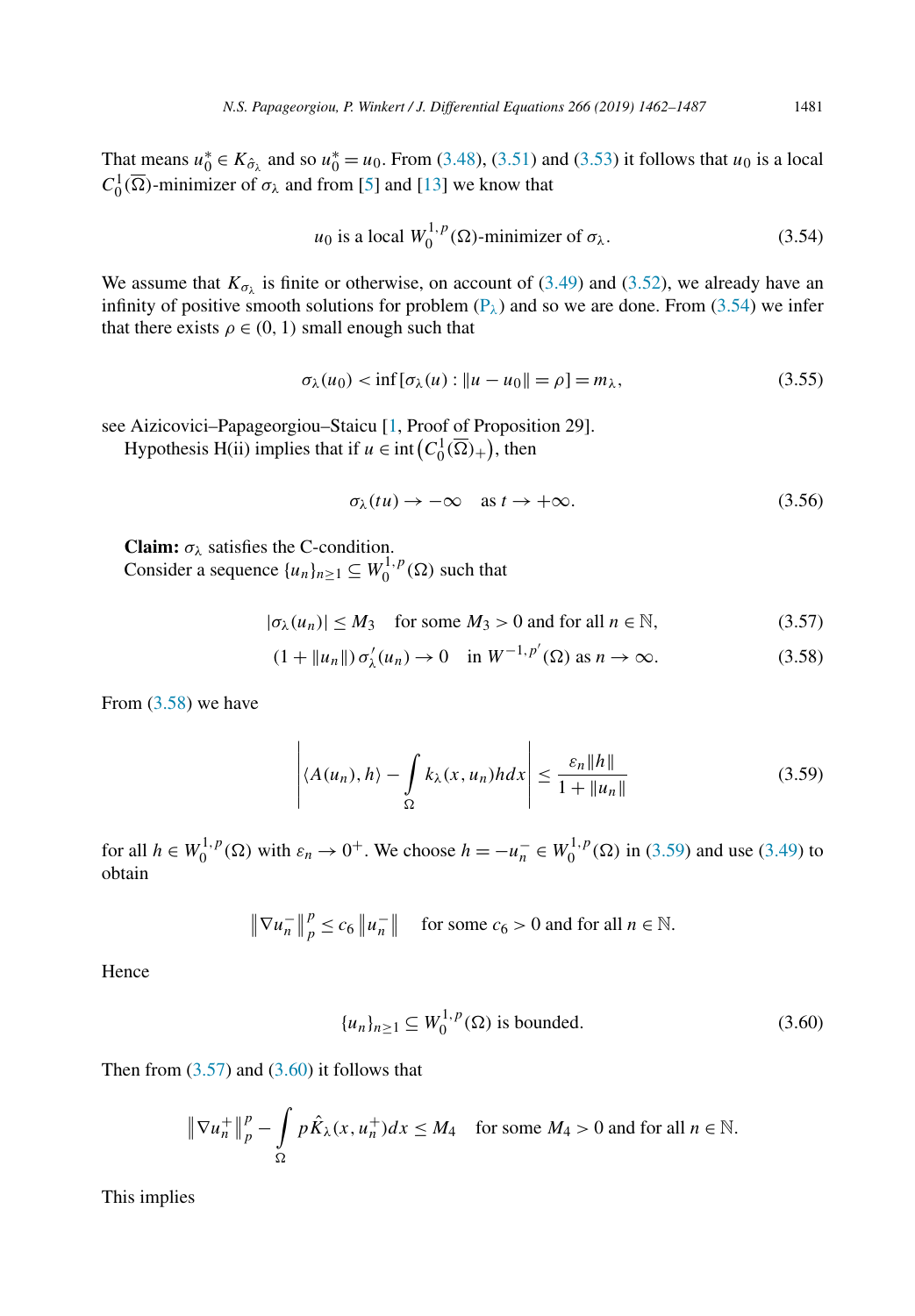1482 *N.S. Papageorgiou, P. Winkert / J. Differential Equations 266 (2019) 1462–1487*

$$
\begin{aligned} \|\nabla u_n^+\|_p^p & - \int_{\{u_n^+\le u_\partial\}} p\left[u_\partial^{-\gamma} + \lambda f(x, u_\partial)\right] u_n^+ dx \\ &- \frac{p}{1-\gamma} \int_{\{u_\partial < u_n^+\}} \left[ (u_n^+)^{1-\gamma} - u_\partial^{1-\gamma} \right] dx \\ &- p\lambda \int_{\{u_\partial < u_n^+\}} \left[ F(x, u_n^+) - F(x, u_\partial) \right] \le M_4 \end{aligned}
$$

for all  $n \in \mathbb{N}$  and so

$$
\|\nabla u_n^+\|_p^p - \frac{p}{1-\gamma} \int\limits_{\Omega} \left(u_n^+\right)^{1-\gamma} dx - p\lambda \int\limits_{\Omega} F(x, u_n^+) dx \le M_5 \tag{3.61}
$$

for some  $M_5 > 0$  and for all  $n \in \mathbb{N}$ . Moreover, we choose  $h = u_n^+ \in W_0^{1,p}(\Omega)$  in [\(3.59\)](#page-19-0) which gives

$$
-\|\nabla u_n^+\|_p^p + \int_{\{u_n^+\leq u_\partial\}} \left[u_\partial^{-\gamma} + \lambda f(x, u_\partial)\right] u_n^+ dx
$$
  
+ 
$$
\int_{\{u_\partial < u_n^+\}} \left[\left(u_n^+\right)^{-\gamma} + \lambda f(x, u_n^+)\right] u_n^+ dx \leq \varepsilon_n
$$

for all  $n \in \mathbb{N}$ . This leads to

$$
-\|\nabla u_n^+\|_p^p + \int_{\Omega} (u_n^+)^{1-\gamma} dx + \lambda \int_{\Omega} f(x, u_n^+) u_n^+ dx \le M_6 \tag{3.62}
$$

for some  $M_6 > 0$  and for all  $n \in \mathbb{N}$ . Adding (3.61) and (3.62) yields

$$
\int_{\Omega} \hat{\eta}_{\lambda}(x, u_n^+) dx \le M_7 \quad \text{for some } M_7 > 0 \text{ and for all } n \in \mathbb{N}.
$$
 (3.63)

Applying (3.63) and reasoning as in the proof of Proposition [3.7](#page-12-0) (see the part of the proof after [\(3.33\)](#page-14-0)), we show that  $\{u_n^+\}_{n\geq 1} \subseteq W_0^{1,p}(\Omega)$  is bounded and so, due to [\(3.60\)](#page-19-0),  $\{u_n\}_{n\geq 1} \subseteq$  $W_0^{1,p}(\Omega)$  is bounded as well.

So, we may assume that

$$
u_n \stackrel{w}{\rightarrow} u
$$
 in  $W_0^{1,p}(\Omega)$  and  $u_n \rightarrow u$  in  $L^r(\Omega)$ . (3.64)

Choosing  $h = u_n - u \in W_0^{1,p}(\Omega)$ , passing to the limit as  $n \to \infty$  and applying (3.64), we obtain

$$
\lim_{n\to\infty}\langle A(u_n),u_n-u\rangle=0,
$$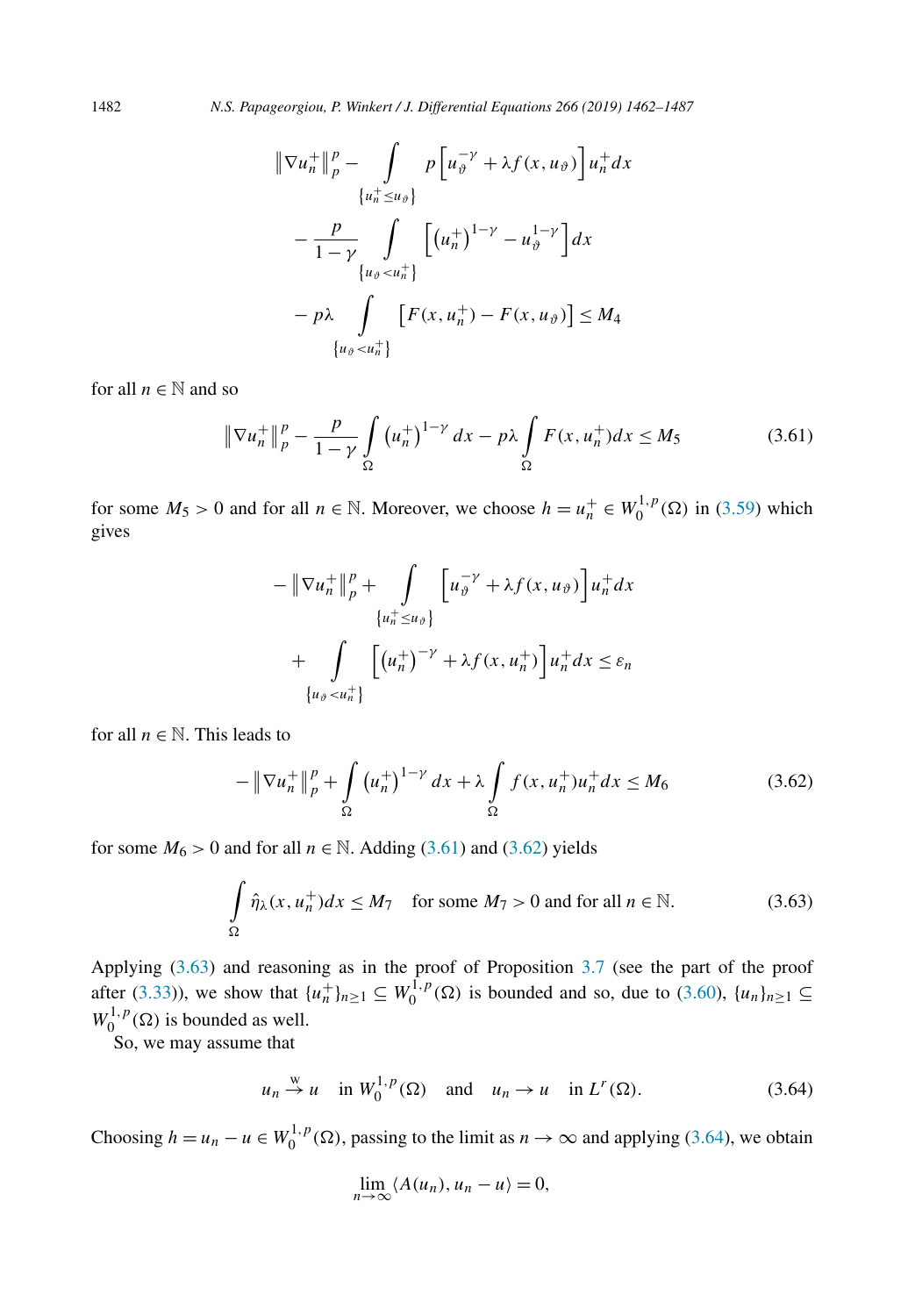<span id="page-21-0"></span>which by the  $(S)$ <sub>+</sub>-property of *A*, see Proposition [2.2,](#page-3-0) results in  $u_n \to u$  in  $W_0^{1,p}(\Omega)$ . Therefore,  $\sigma_{\lambda}$  satisfies the C-condition and this proves the Claim.

On account of [\(3.55\)](#page-19-0), [\(3.56\)](#page-19-0) and the Claim, we are able to apply the mountain pass theorem stated as Theorem [2.1](#page-1-0) and find  $\hat{u} \in W_0^{1,p}(\Omega)$  such that

$$
\hat{u} \in K_{\sigma_{\lambda}} \subseteq [u_{\vartheta}) \cap \mathrm{int}\left(C_0^1(\overline{\Omega})_+\right) \quad \text{and} \quad m_{\lambda} \le \sigma_{\lambda}\left(\hat{u}\right),\tag{3.65}
$$

see [\(3.52\)](#page-18-0). From [\(3.49\)](#page-18-0), [\(3.55\)](#page-19-0) and (3.65) we conclude that  $\hat{u} \in S_{\lambda} \subseteq \text{int}\left(C_0^1(\overline{\Omega})_+\right)$  and  $\hat{u} \neq u_0$ . This finishes the proof.  $\Box$ 

Summarizing the situation for the positive solution of problem ( $P<sub>λ</sub>$ ) as the parameter  $λ > 0$ varies, we can state the following bifurcation-type theorem.

**Theorem 3.9.** *If hypotheses H hold, then there exist*  $\lambda^* > 0$  *such that the following is satisfied:* 

- (a) problem  $(P_\lambda)$  $(P_\lambda)$  has at least two positive solutions  $u_0, \hat{u} \in \text{int}\left(C_0^1(\overline{\Omega})_+\right)$  for all  $\lambda \in (0, \lambda^*)$ ;
- (b) *problem*  $(P_\lambda)$  $(P_\lambda)$  *has at least one positive solution*  $u^* \in \text{int}\left(C_0^1(\overline{\Omega})_+\right)$  *for*  $\lambda = \lambda^*$ ;

(c) *problem*  $(P_{\lambda})$  $(P_{\lambda})$  *has no positive solution for all*  $\lambda > \lambda^*$ *.* 

#### **4. Minimal positive solutions**

In this section we show that problem  $(P_\lambda)$  $(P_\lambda)$  has a smallest positive solution  $\overline{u} \in \text{int}\left(C_0^1(\overline{\Omega})_+\right)$ for every  $\lambda \in \mathcal{L} = (0, \lambda^*)$  and we prove the monotonicity and continuity properties of the map  $λ \rightarrow \overline{u}_λ$ .

From Filippakis–Papageorgiou [\[2\]](#page-25-0) we know that the solution set  $S_\lambda$  is downward directed for every  $\lambda \in \mathcal{L} = (0, \lambda^*)$ , that is, if  $u_1, u_2 \in S_\lambda$ , then there exists  $u \in S_\lambda$  such that  $u \leq u_1$  and  $u \leq u_2$ .

**Proposition 4.1.** *If hypotheses H hold* and  $\lambda \in \mathcal{L} = (0, \lambda^*]$ *, then problem*  $(P_{\lambda})$  $(P_{\lambda})$  *has a smallest positive solution*  $\overline{u}_{\lambda} \in S_{\lambda} \subseteq \text{int}\left(C_0^1(\overline{\Omega})_+\right)$ , that is,  $\overline{u}_{\lambda} \leq u$  for all  $u \in S_{\lambda}$ .

**Proof.** Invoking Lemma 3.10 of Hu–Papageorgiou [\[8,](#page-25-0) p. 178] we know that there exists a decreasing sequence  $\{u_n\}_{n>1} \subseteq S_\lambda$  such that inf $S_\lambda = \inf_{n>1} u_n$ . Recall that  $S_\lambda$  is downward directed.

**Claim:**  $\tilde{u} \leq u_n$  for all  $n \in \mathbb{N}$  (see the proof of Proposition [3.1\)](#page-5-0).

Fix  $n \in \mathbb{N}$  and let  $\vartheta \in (0, \lambda) \subseteq \mathcal{L}$ . According to Proposition [3.5](#page-11-0) there exists  $u_{\vartheta} \in \mathcal{S}_{\vartheta} \subseteq$  $\text{int}\left(C_0^1(\overline{\Omega})_+\right)$  such that  $u_n - u_{\vartheta} \in \text{int}\left(C_0^1(\overline{\Omega})_+\right)$ . We introduce the Carathéodory function  $e_n$ :  $\Omega \times \mathbb{R} \to \mathbb{R}$  defined by

$$
e_n(x,s) = \begin{cases} u_{\vartheta}(x)^{-\gamma} & \text{if } s < u_{\vartheta}(x), \\ s^{-\gamma} & \text{if } u_{\vartheta}(x) \le s \le u_n(x), \\ u_n(x)^{-\gamma} & \text{if } u_n(x) < s. \end{cases} \tag{4.1}
$$

We set  $E_n(x, s) = \int_0^s e_n(x, t)dt$  and consider the  $C^1$ -functional  $\gamma_n : W_0^{1,p}(\Omega) \to \mathbb{R}$  defined by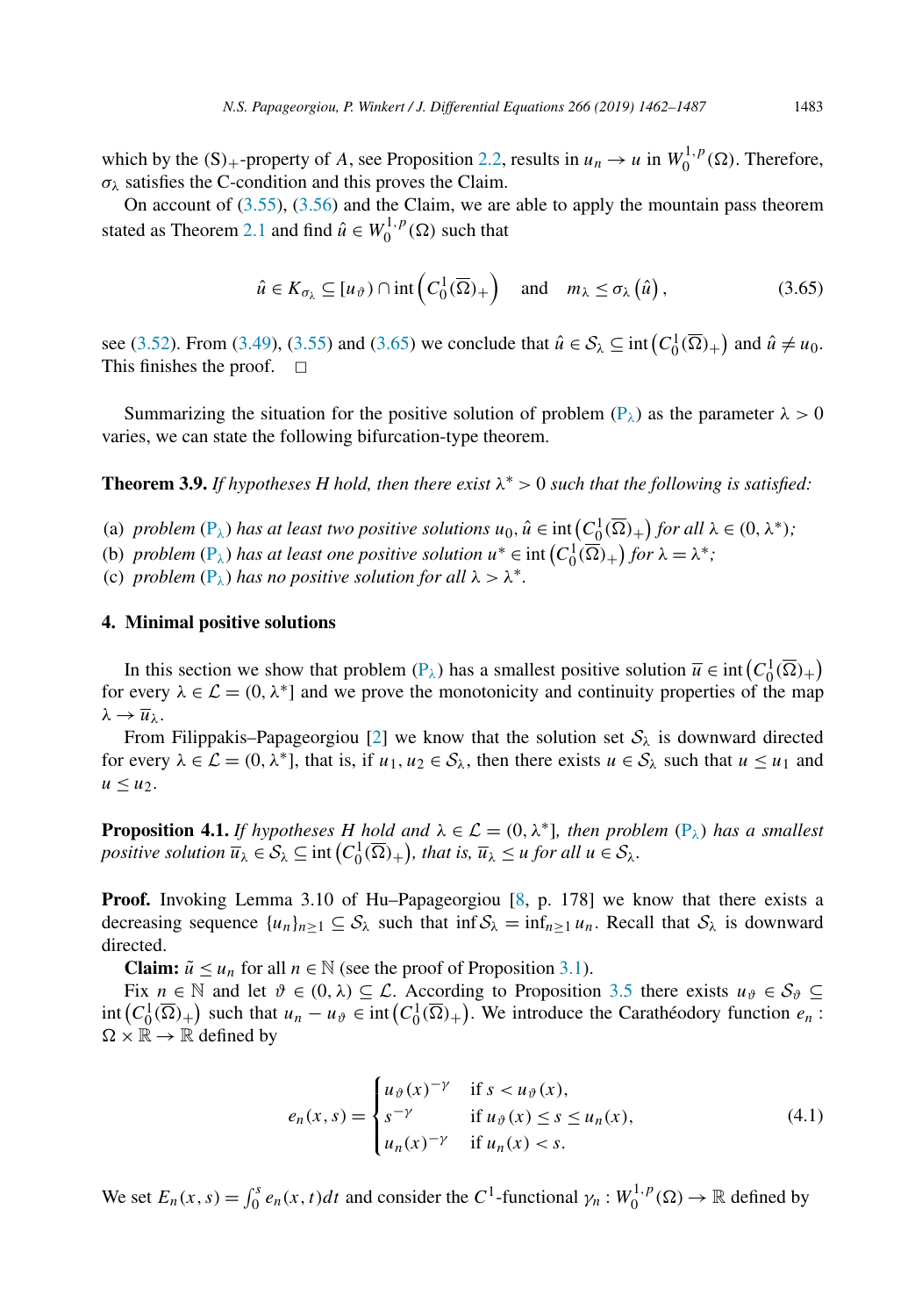<span id="page-22-0"></span>1484 *N.S. Papageorgiou, P. Winkert / J. Differential Equations 266 (2019) 1462–1487*

$$
\gamma_n(u) = \frac{1}{p} \|\nabla u_n\|_p^p - \int_{\Omega} E_n(x, u) dx.
$$

From [\(4.1\)](#page-21-0) it is clear that  $\gamma_n$  is coercive and the Sobolev embedding theorem implies that  $\gamma_n$  is sequentially weakly lower semicontinuous. Therefore, we find  $\tilde{u}_0 \in W_0^{1,p}(\Omega)$  such that

$$
\gamma_n(\tilde{u}_0) = \inf \left[ \gamma_n(u) : u \in W_0^{1,p}(\Omega) \right].
$$

In particular, we have  $\gamma'_n(\tilde{u}_0) = 0$  which says that

$$
\langle A(\tilde{u}_0), h \rangle = \int_{\Omega} e_n(x, \tilde{u}_0) h dx \quad \text{for all } h \in W_0^{1, p}(\Omega). \tag{4.2}
$$

We choose  $h = (u_{\vartheta} - \tilde{u}_0)^+ \in W_0^{1,p}(\Omega)$  in (4.2). Then, applying [\(4.1\)](#page-21-0), the nonnegativity of *f* and the fact that  $u_{\vartheta} \in S_{\vartheta}$  gives

$$
\langle A(\tilde{u}_0), (u_{\vartheta} - \tilde{u}_0)^+ \rangle = \int_{\Omega} u_{\vartheta}^{-\gamma} (u_{\vartheta} - \tilde{u}_0)^+ dx
$$
  

$$
\leq \int_{\Omega} \left[ u_{\vartheta}^{-\gamma} + \vartheta f(x, u_{\vartheta}) \right] (u_{\vartheta} - \tilde{u}_0)^+ dx
$$
  

$$
= \langle A(u_{\vartheta}), (u_{\vartheta} - \tilde{u}_0)^+ \rangle.
$$

Proposition [2.2](#page-3-0) then implies  $u_{\vartheta} \leq \tilde{u}_0$ . In the same way, choosing  $h = (\tilde{u}_0 - u_n)^+ \in W_0^{1,p}(\Omega)$  in (4.2) and applying again [\(4.1\)](#page-21-0),  $f \ge 0$  and  $u_n \in S_\lambda$  results in

$$
\langle A(\tilde{u}_0), (\tilde{u}_0 - u_n)^+ \rangle = \int_{\Omega} u_n^{-\gamma} (\tilde{u}_0 - u_n)^+ dx
$$
  

$$
\leq \int_{\Omega} \left[ u_n^{-\gamma} + \lambda f(x, u_n) \right] (\tilde{u}_0 - u_n)^+ dx
$$
  

$$
= \langle A(u_n), (\tilde{u}_0 - u_n)^+ \rangle.
$$

As before, by Proposition [2.2,](#page-3-0) we obtain  $\tilde{u}_0 \leq u_n$ . So, we have proved that

$$
\tilde{u}_0 \in [u_{\vartheta}, u_n]. \tag{4.3}
$$

From [\(4.1\)](#page-21-0) and (4.3) it follows that  $\tilde{u}_0$  is a positive solution of the auxiliary problem [\(3.1\)](#page-5-0). Therefore,  $\tilde{u}_0 = \tilde{u}$  which implies  $\tilde{u} \leq u_n$  for all  $n \in \mathbb{N}$ . This proves the Claim.

We have

$$
\langle A(u_n), h \rangle = \int_{\Omega} \left[ u_n^{-\gamma} + \lambda f(x, u_n) \right] h dx \tag{4.4}
$$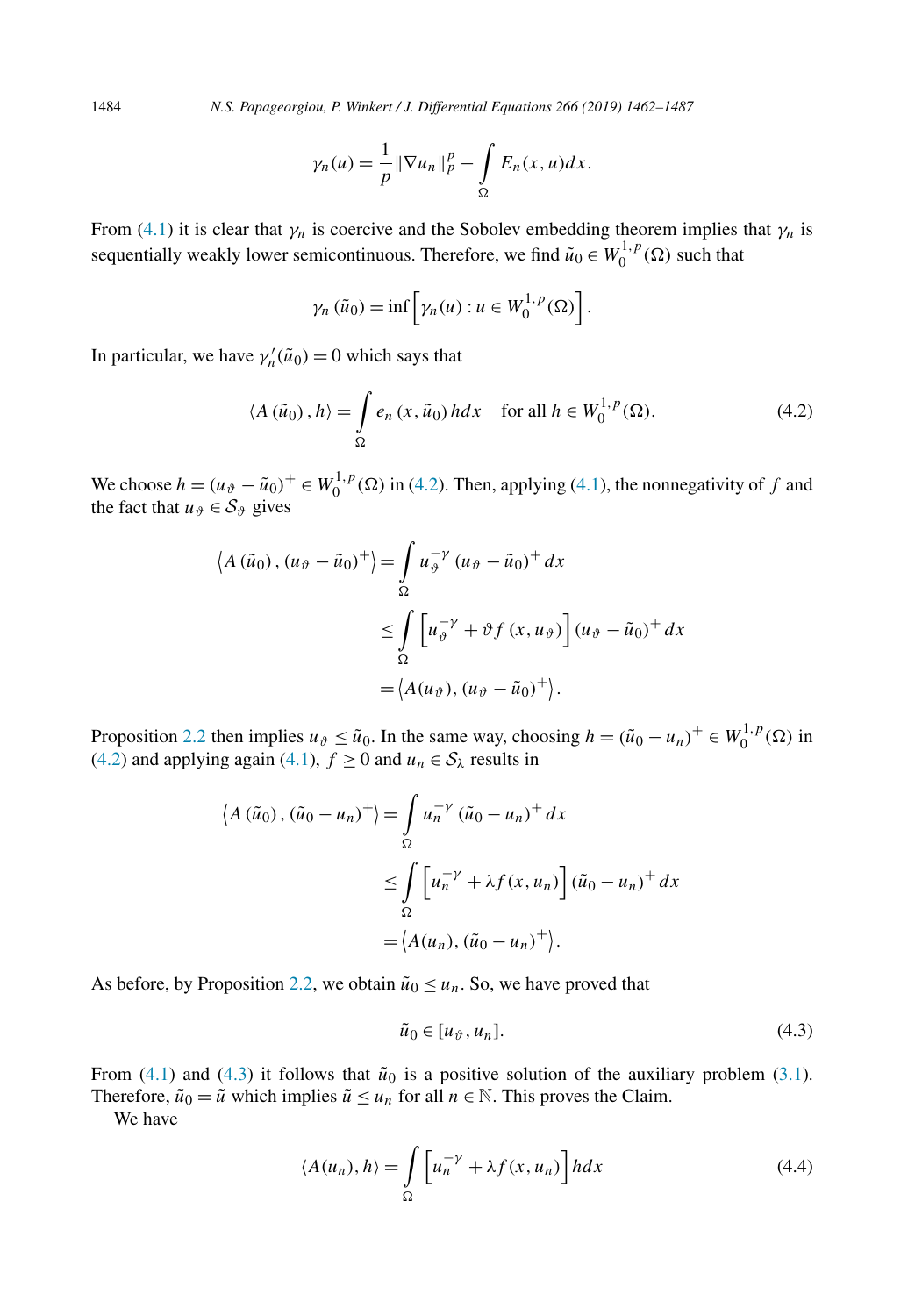for all  $h \in W_0^{1,p}(\Omega)$  and for all  $n \in \mathbb{N}$ . Since  $0 \le u_n \le u_1$  for all  $n \ge 1$ , from [\(4.4\)](#page-22-0) with  $h = u_n \in \mathbb{N}$ .  $W_0^{1,p}(\Omega)$  and using hypothesis H(iv), we infer that

$$
{u_n}_{n\geq 1} \subseteq W_0^{1,p}(\Omega)
$$
 is bounded.

So, we may assume that

$$
u_n \stackrel{w}{\rightarrow} \overline{u}_\lambda
$$
 in  $W_0^{1,p}(\Omega)$  and  $u_n \rightarrow \overline{u}_\lambda$  in  $L^p(\Omega)$ . (4.5)

Moreover, we can say that

$$
u_n(x)^{-\gamma} \to \overline{u}_{\lambda}(x)^{-\gamma}
$$
 for a.a.  $x \in \Omega$ .

From the Claim we know that

$$
0 \le u_n(x)^{-\gamma} \le \tilde{u}(x)^{-\gamma} \quad \text{for a.a. } x \in \Omega.
$$

Since  $\tilde{u}(\cdot)^{-\gamma} \in L^{p'}(\Omega)$ , see the proof of Proposition [3.1,](#page-5-0) from Gasinski–Papageorgiou [\[4,](#page-25-0) Problem 1.19, p. 38], we have

$$
u_n^{-\gamma} \stackrel{\text{w}}{\to} \overline{u}_\lambda^{-\gamma} \quad \text{in } L^{p'}(\Omega). \tag{4.6}
$$

Therefore, if we choose  $h = u_n - \overline{u}_\lambda \in W_0^{1,p}(\Omega)$  in [\(4.4\)](#page-22-0), pass to the limit as  $n \to \infty$  and use  $(4.5)$  as well as  $(4.6)$ , then

$$
\lim_{n\to\infty}\langle A(u_n),u_n-\overline{u}_\lambda\rangle=0,
$$

which again by Proposition [2.2](#page-3-0) leads to

$$
u_n \to \overline{u}_\lambda \quad \text{in } W_0^{1,p}(\Omega). \tag{4.7}
$$

So, if we pass to the limit in [\(4.4\)](#page-22-0) as  $n \to \infty$  and use (4.5), (4.6), (4.7), we obtain

$$
\langle A(\overline{u}_{\lambda}), h \rangle = \int_{\Omega} \left[ \overline{u}_{\lambda}^{-\gamma} + \lambda f(x, \overline{u}_{\lambda}) \right] h dx \quad \text{for all } h \in W_0^{1, p}(\Omega).
$$

From the Claim it follows that  $\tilde{u} \leq \overline{u}_{\lambda}$ . Therefore we conclude that

$$
\overline{u}_{\lambda} \in S_{\lambda} \subseteq \text{int}\left(C_0^1(\overline{\Omega})_+\right) \text{ and } \overline{u}_{\lambda} = \text{inf } S_{\lambda}. \square
$$

In the next proposition we examine the map  $\lambda \to \overline{u}_{\lambda}$  from  $\mathcal{L} = (0, \lambda^*)$  into  $C_0^1(\overline{\Omega})$  and determine the monotonicity and continuity properties of this map.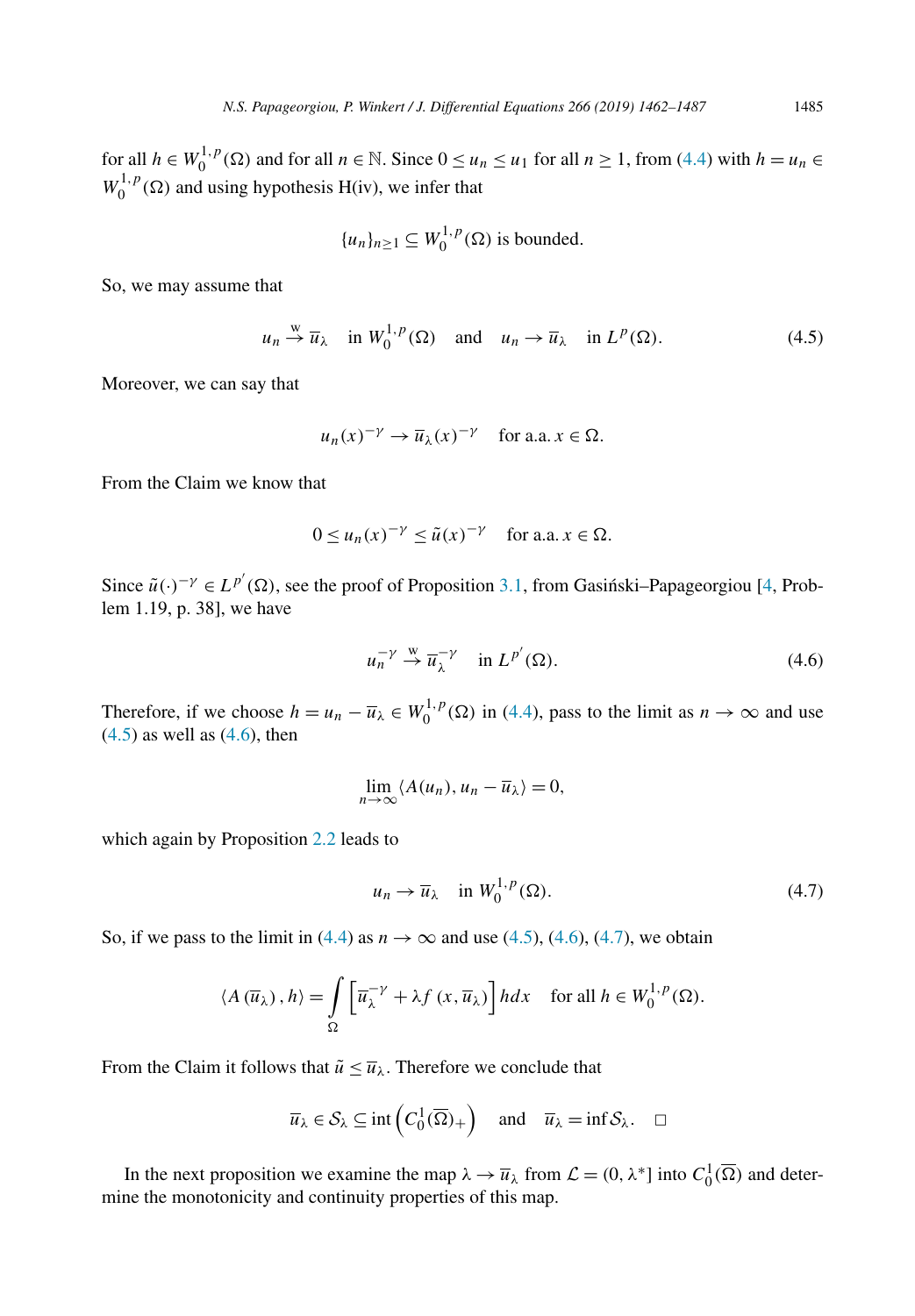<span id="page-24-0"></span>**Proposition 4.2.** *If hypotheses H hold, then the map*  $\lambda \to \overline{u}_{\lambda}$  *from*  $\mathcal{L} = (0, \lambda^*]$  *into*  $C_0^1(\overline{\Omega})$  *is* 

(a) *strictly increasing, that is,*

$$
0 < \vartheta < \lambda \le \lambda^* \quad \textit{implies} \quad \overline{u}_{\lambda} - \overline{u}_{\vartheta} \in \textit{int}\left(C_0^1(\overline{\Omega})_+\right);
$$

(b) *left continuous.*

**Proof.** (a) From Proposition [3.5](#page-11-0) we know that there exists  $u_{\vartheta} \in S_{\vartheta} \subseteq \text{int}\left(C_0^1(\overline{\Omega})_+\right)$  such that  $\overline{u}_{\lambda} - u_{\vartheta} \in \text{int}(C_0^1(\overline{\Omega})_+)$  and so, since  $\overline{u}_{\vartheta} \le u_{\vartheta}$ , it follows  $\overline{u}_{\lambda} - \overline{u}_{\vartheta} \in \text{int}(C_0^1(\overline{\Omega})_+)$ . So, the map  $\lambda \rightarrow \overline{u}_{\lambda}$  is strictly increasing.

(b) Suppose that  $\{\lambda_n, \lambda\}_{n\geq 1} \subseteq L = (0, \lambda^*)$  and assume that  $\lambda_n \to \lambda^-$ . We set  $\overline{u}_n = \overline{u}_{\lambda_n} \in$  $\mathcal{S}_{\lambda_n} \subseteq \text{int}\left(C_0^1(\overline{\Omega})_+\right)$  for all  $n \in \mathbb{N}$ . We have

$$
\langle A(\overline{u}_n), h \rangle = \int_{\Omega} \left[ \overline{u}_n^{-\gamma} + \lambda_n f(x, \overline{u}_n) \right] h dx \tag{4.8}
$$

for all  $h \in W_0^{1,p}(\Omega)$  and for all  $n \in \mathbb{N}$ . Moreover, by Proposition [4.1,](#page-21-0)

$$
0 \le \overline{u}_1 \le \overline{u}_n \le \overline{u}_{\lambda^*}.
$$
\n
$$
(4.9)
$$

On account of (4.9) and by the choice  $h = \overline{u}_n \in W_0^{1,p}(\Omega)$  in (4.8), we infer that  $\{\overline{u}_n\}_{n \geq 1} \subseteq$  $W_0^{1,p}(\Omega)$  is bounded. We have

$$
-\Delta_p \overline{u}_n = \overline{u}_n^{-\gamma} + \lambda_n f(x, u_n) \quad \text{in } \Omega,
$$
  

$$
\overline{u}_n = 0 \qquad \text{on } \partial \Omega,
$$

for all  $n \in \mathbb{N}$ . From (4.9) we see that

$$
0 \le \overline{u}_n^{-\gamma} \le \overline{u}_1^{-\gamma} \in L^s(\Omega) \text{ with } s > N \text{ and for all } n \in \mathbb{N},
$$

see also  $H(i)$ . Similarly,  $(4.9)$  and hypothesis  $H(i)$  imply that

 ${f:(\cdot,\overline{u}_n(\cdot))}_{n\geq 1} \subseteq L^s(\Omega)$  is bounded.

Then Proposition 1.3 of Guedda–Véron [\[7\]](#page-25-0) implies that

$$
\|\overline{u}_n\|_{\infty} \le M_8 \quad \text{for some } M_8 > 0 \text{ and for all } n \in \mathbb{N}.
$$

From this as in the proof of Proposition [3.1](#page-5-0) and using Theorem [2.1](#page-1-0) of Lieberman [\[10\]](#page-25-0), there exist  $\alpha \in (0, 1)$  and  $M_9 > 0$  such that

$$
\overline{u}_n \in C_0^{1,\alpha}(\overline{\Omega}) \quad \text{and} \quad \|\overline{u}_n\|_{C_0^{1,\alpha}(\overline{\Omega})} \le M_9 \quad \text{for all } n \in \mathbb{N}.
$$